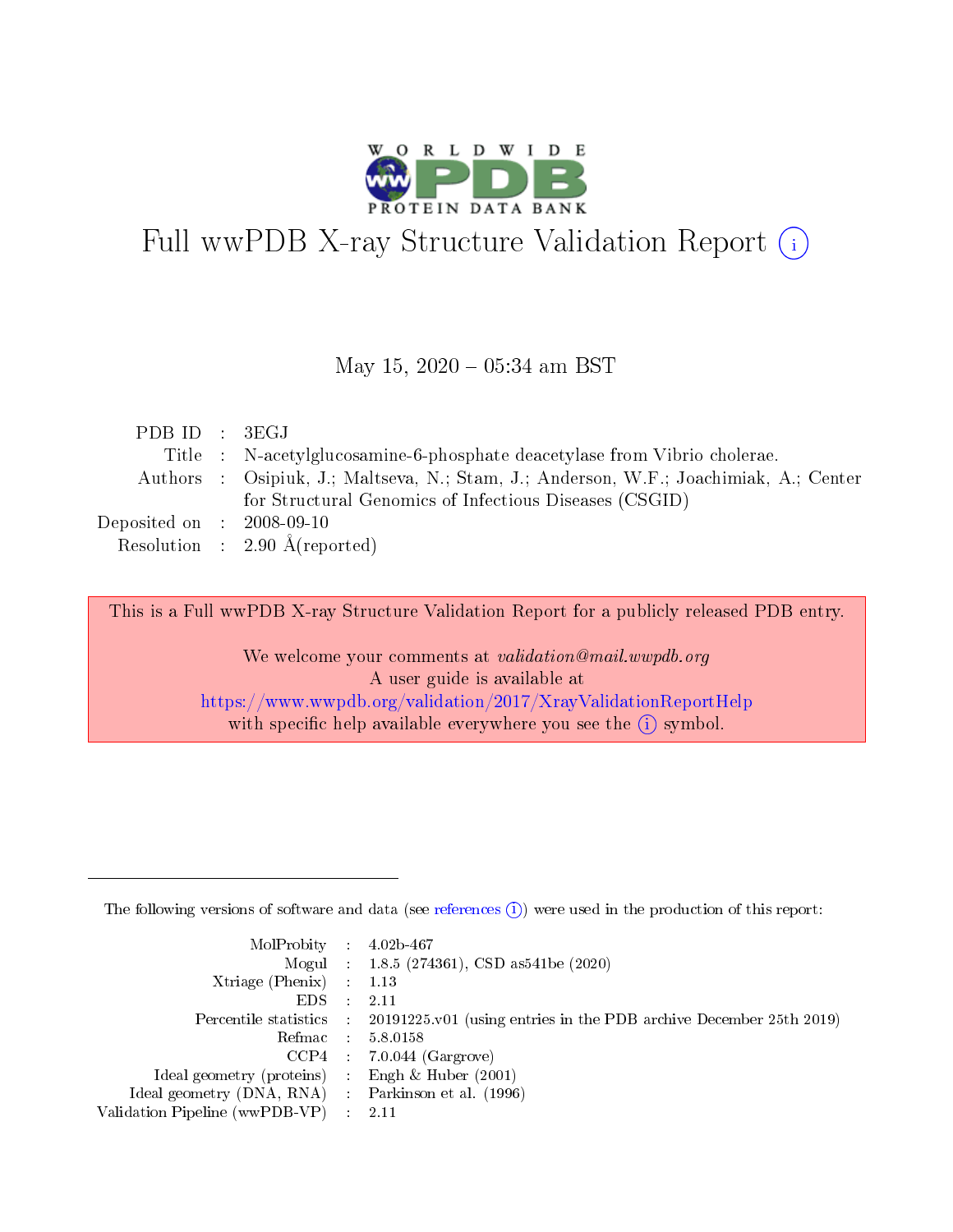## 1 [O](https://www.wwpdb.org/validation/2017/XrayValidationReportHelp#overall_quality)verall quality at a glance  $(i)$

The following experimental techniques were used to determine the structure: X-RAY DIFFRACTION

The reported resolution of this entry is 2.90 Å.

Percentile scores (ranging between 0-100) for global validation metrics of the entry are shown in the following graphic. The table shows the number of entries on which the scores are based.



| Metric                | Whole archive<br>$(\#\text{Entries})$ | Similar resolution<br>$(\#\text{Entries}, \text{resolution range}(\text{\AA}))$ |
|-----------------------|---------------------------------------|---------------------------------------------------------------------------------|
| $R_{free}$            | 130704                                | $1957(2.90-2.90)$                                                               |
| Clashscore            | 141614                                | $2172(2.90-2.90)$                                                               |
| Ramachandran outliers | 138981                                | $2115(2.90-2.90)$                                                               |
| Sidechain outliers    | 138945                                | $2117(2.90-2.90)$                                                               |
| RSRZ outliers         | 127900                                | $1906(2.90-2.90)$                                                               |

The table below summarises the geometric issues observed across the polymeric chains and their fit to the electron density. The red, orange, yellow and green segments on the lower bar indicate the fraction of residues that contain outliers for  $>=3, 2, 1$  and 0 types of geometric quality criteria respectively. A grey segment represents the fraction of residues that are not modelled. The numeric value for each fraction is indicated below the corresponding segment, with a dot representing fractions  $\epsilon=5\%$  The upper red bar (where present) indicates the fraction of residues that have poor fit to the electron density. The numeric value is given above the bar.

| Mol | Chain | Length | Quality of chain |     |          |  |  |
|-----|-------|--------|------------------|-----|----------|--|--|
|     |       | 381    | 5%               | 36% | 6%       |  |  |
|     |       |        | 57%<br>3%        |     |          |  |  |
|     |       | 381    | 57%              | 31% | 5%<br>7% |  |  |

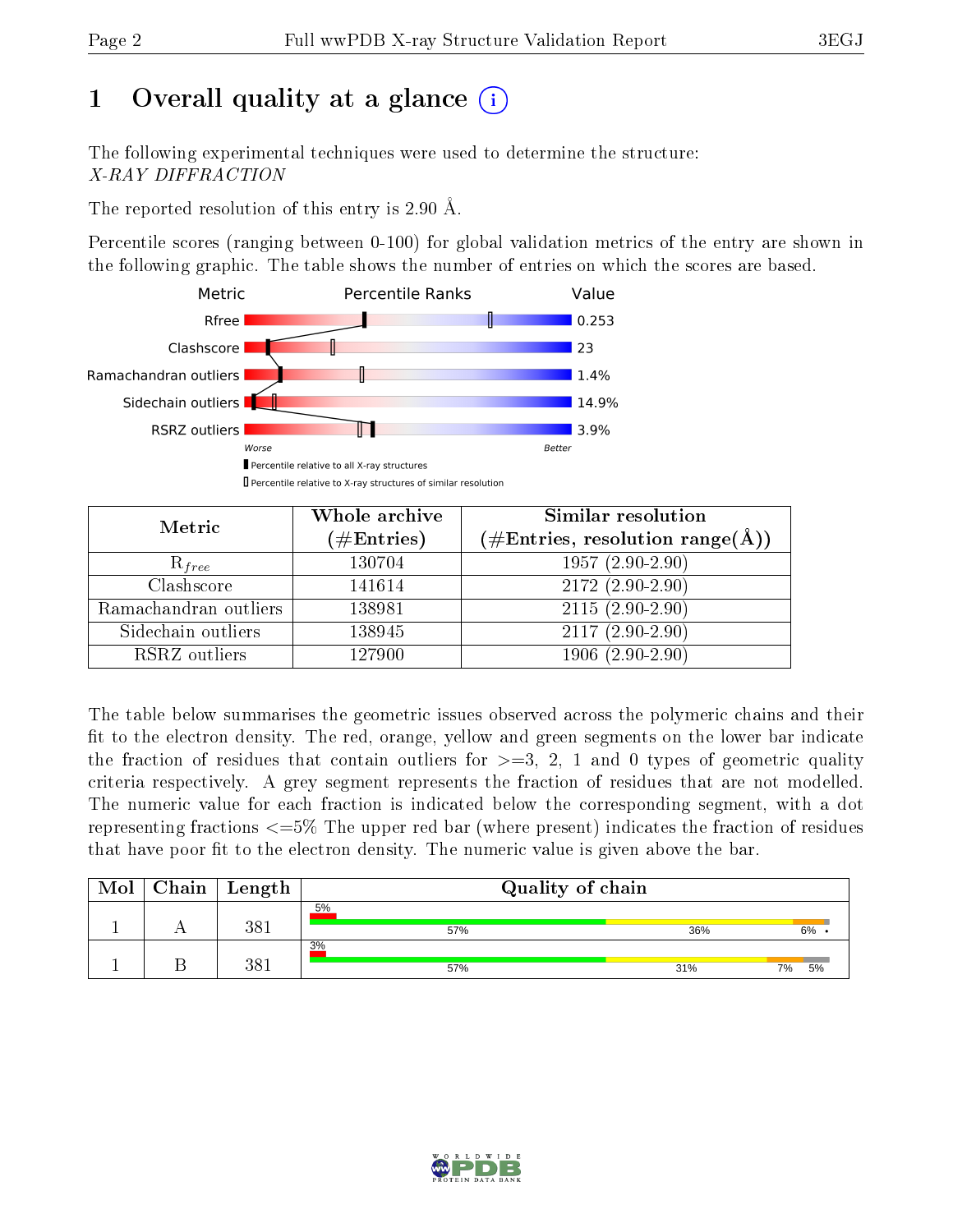## 2 Entry composition (i)

There are 4 unique types of molecules in this entry. The entry contains 5630 atoms, of which 0 are hydrogens and 0 are deuteriums.

In the tables below, the ZeroOcc column contains the number of atoms modelled with zero occupancy, the AltConf column contains the number of residues with at least one atom in alternate conformation and the Trace column contains the number of residues modelled with at most 2 atoms.

• Molecule 1 is a protein called N-acetylglucosamine-6-phosphate deacetylase.

| Mol | Chain   Residues | Atoms         |      |     |       |    | $\text{ZeroOcc}$   AltConf   Trace |  |
|-----|------------------|---------------|------|-----|-------|----|------------------------------------|--|
|     | 379              | Total<br>2875 | 1815 | 484 | 557   | 19 |                                    |  |
|     | 361              | Total<br>2728 | 1719 | 458 | - 533 | 18 |                                    |  |

There are 6 discrepancies between the modelled and reference sequences:

| Chain | Residue | Modelled   | Actual | Comment                     | Reference |
|-------|---------|------------|--------|-----------------------------|-----------|
|       | $-2$    | SER.       |        | EXPRESSION TAG UNP 032445   |           |
|       | $-1$    | <b>ASN</b> |        | EXPRESSION TAG   UNP 032445 |           |
|       |         | ALA        |        | EXPRESSION TAG   UNP 032445 |           |
|       | $-2$    | SER.       |        | EXPRESSION TAG   UNP 032445 |           |
|       |         | A SN       |        | EXPRESSION TAG   UNP 032445 |           |
|       |         | ALA        |        | EXPRESSION TAG   UNP 032445 |           |

• Molecule 2 is NICKEL (II) ION (three-letter code: NI) (formula: Ni).

|  | Mol   Chain   Residues | Atoms    | ZeroOcc   AltConf |  |
|--|------------------------|----------|-------------------|--|
|  |                        | Total Ni |                   |  |
|  |                        | Total Ni |                   |  |

• Molecule 3 is SULFATE ION (three-letter code: SO4) (formula:  $O_4S$ ).

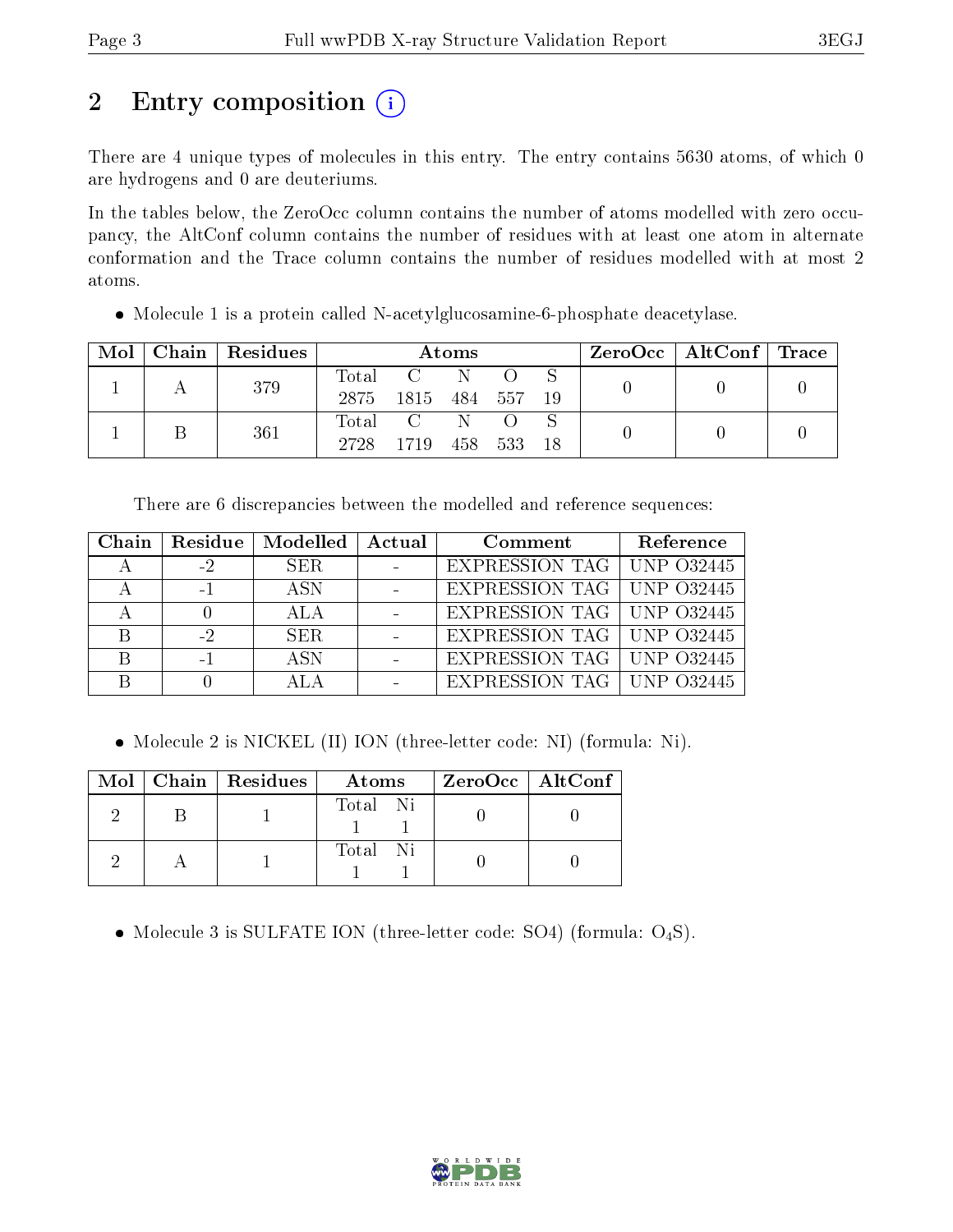

|  | $Mol$   Chain   Residues | Atoms     | $ZeroOcc \   \$ AltConf |
|--|--------------------------|-----------|-------------------------|
|  |                          | Total O S |                         |
|  |                          | Total O S |                         |

• Molecule 4 is water.

|  | $Mol$   Chain   Residues | Atoms | ZeroOcc   AltConf |  |
|--|--------------------------|-------|-------------------|--|
|  |                          | Total |                   |  |

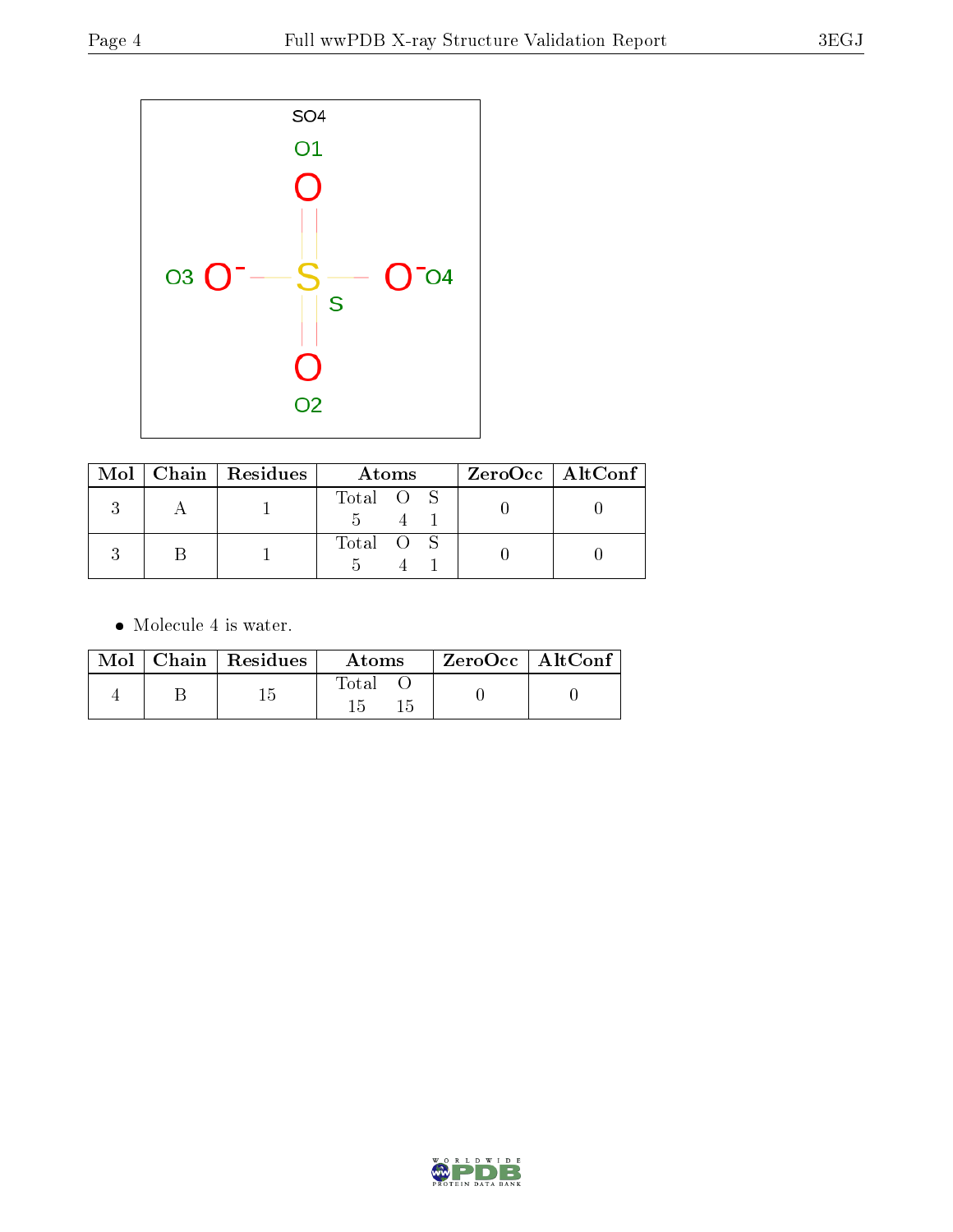T272 A273 A277  $\frac{2}{10}$   $\frac{87}{2}$ 

V289

Y291 G294  $\frac{8}{2}$ C296 N300  $\frac{63}{10}$ T302 L303 T309 M310  $1311$ E312 A313 V314 T317  $\frac{918}{2}$  $\frac{29}{12}$ L329  $\frac{30}{2}$ M331  $\frac{33}{2}$ T333 L334 Y335 P336 D343 E344 K345 L346  $\frac{47}{156}$ R348 I349 M353 I354

### 3 Residue-property plots  $(i)$

These plots are drawn for all protein, RNA and DNA chains in the entry. The first graphic for a chain summarises the proportions of the various outlier classes displayed in the second graphic. The second graphic shows the sequence view annotated by issues in geometry and electron density. Residues are color-coded according to the number of geometric quality criteria for which they contain at least one outlier: green  $= 0$ , yellow  $= 1$ , orange  $= 2$  and red  $= 3$  or more. A red dot above a residue indicates a poor fit to the electron density (RSRZ  $> 2$ ). Stretches of 2 or more consecutive residues without any outlier are shown as a green connector. Residues present in the sample, but not in the model, are shown in grey.



• Molecule 1: N-acetylglucosamine-6-phosphate deacetylase

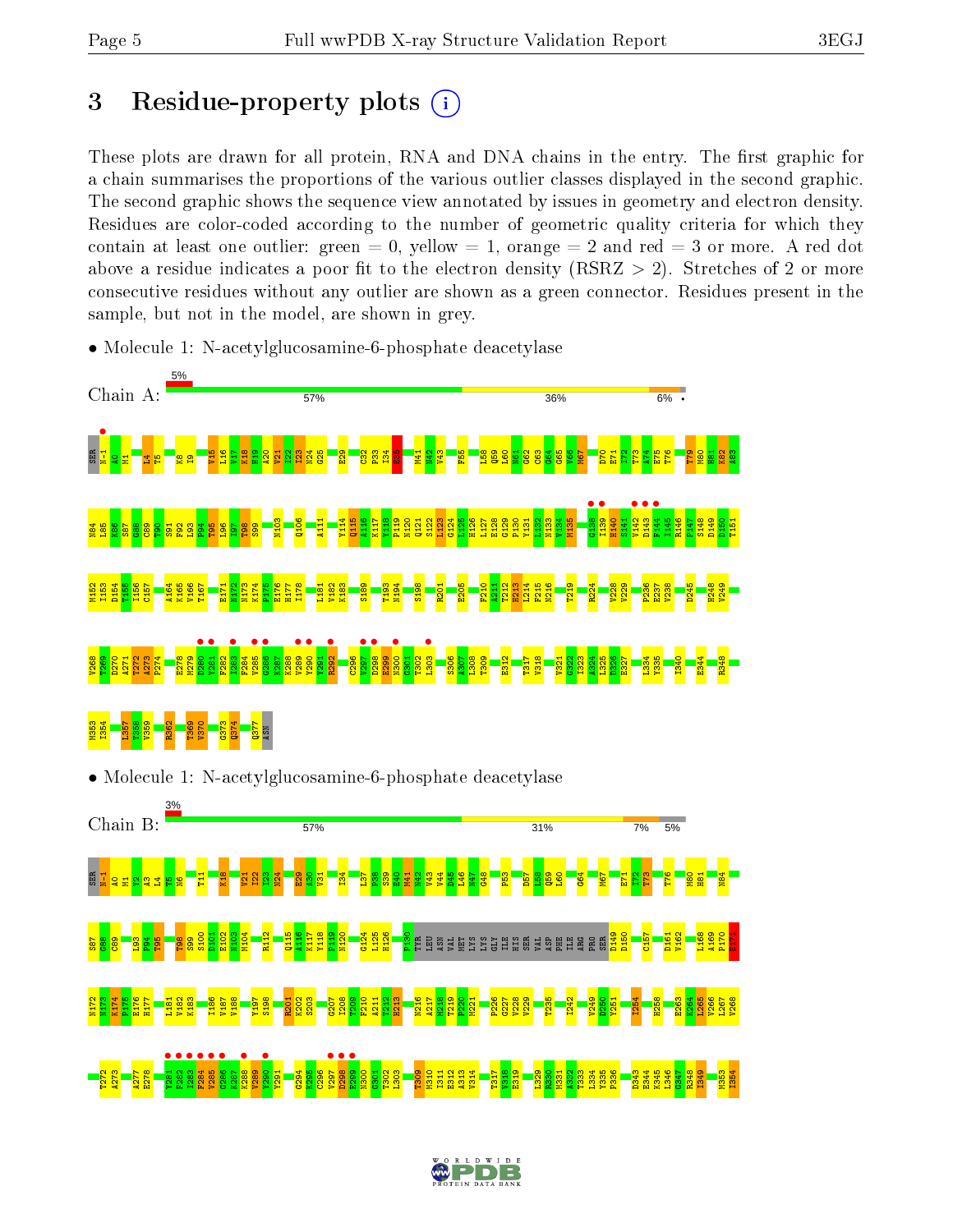



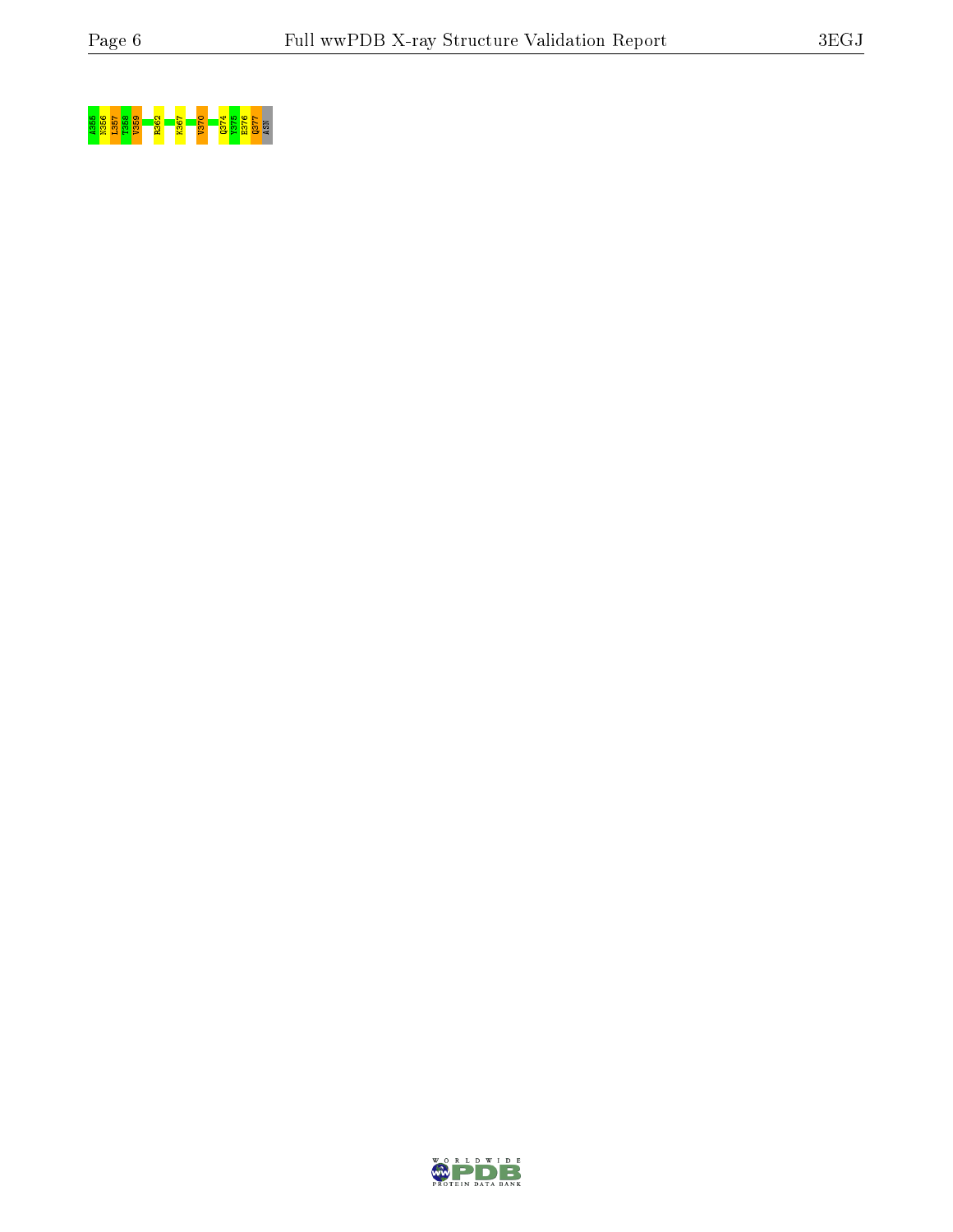### 4 Data and refinement statistics  $(i)$

| Property                                                                 | Value                                            | Source     |
|--------------------------------------------------------------------------|--------------------------------------------------|------------|
| Space group                                                              | P 43 2 2                                         | Depositor  |
| Cell constants                                                           | 77.00Å 77.00Å 282.55Å                            | Depositor  |
| a, b, c, $\alpha$ , $\beta$ , $\gamma$                                   | $90.00^{\circ}$ $90.00^{\circ}$<br>$90.00^\circ$ |            |
| Resolution $(A)$                                                         | 47.20<br>2.90<br>$\frac{1}{2}$                   | Depositor  |
|                                                                          | 47.14<br>$-2.90$                                 | <b>EDS</b> |
| % Data completeness                                                      | 99.6 (47.20-2.90)                                | Depositor  |
| (in resolution range)                                                    | 99.6 (47.14-2.90)                                | <b>EDS</b> |
| $R_{merge}$                                                              | 0.13                                             | Depositor  |
| $\mathrm{R}_{sym}$                                                       | (Not available)                                  | Depositor  |
| $\langle I/\sigma(I) \rangle^{-1}$                                       | $3.84$ (at $2.91\text{\AA}$ )                    | Xtriage    |
| Refinement program                                                       | <b>REFMAC</b>                                    | Depositor  |
| $R, R_{free}$                                                            | 0.189,<br>0.247                                  | Depositor  |
|                                                                          | 0.193,<br>0.253                                  | DCC        |
| $R_{free}$ test set                                                      | 1015 reflections $(5.14\%)$                      | wwPDB-VP   |
| Wilson B-factor $(A^2)$                                                  | 47.9                                             | Xtriage    |
| Anisotropy                                                               | 0.479                                            | Xtriage    |
| Bulk solvent $k_{sol}(\mathrm{e}/\mathrm{A}^3),$ $B_{sol}(\mathrm{A}^2)$ | 0.33, 44.0                                       | <b>EDS</b> |
| L-test for twinning <sup>2</sup>                                         | $< L >$ = 0.49, $< L^2 >$ = 0.32                 | Xtriage    |
| Estimated twinning fraction                                              | $\overline{\text{No}}$ twinning to report.       | Xtriage    |
| $F_o, F_c$ correlation                                                   | 0.94                                             | <b>EDS</b> |
| Total number of atoms                                                    | 5630                                             | wwPDB-VP   |
| Average B, all atoms $(A^2)$                                             | 31.0                                             | wwPDB-VP   |

Xtriage's analysis on translational NCS is as follows: The largest off-origin peak in the Patterson function is  $3.77\%$  of the height of the origin peak. No significant pseudotranslation is detected.

<sup>&</sup>lt;sup>2</sup>Theoretical values of  $\langle |L| \rangle$ ,  $\langle L^2 \rangle$  for acentric reflections are 0.5, 0.333 respectively for untwinned datasets, and 0.375, 0.2 for perfectly twinned datasets.



<span id="page-6-1"></span><span id="page-6-0"></span><sup>1</sup> Intensities estimated from amplitudes.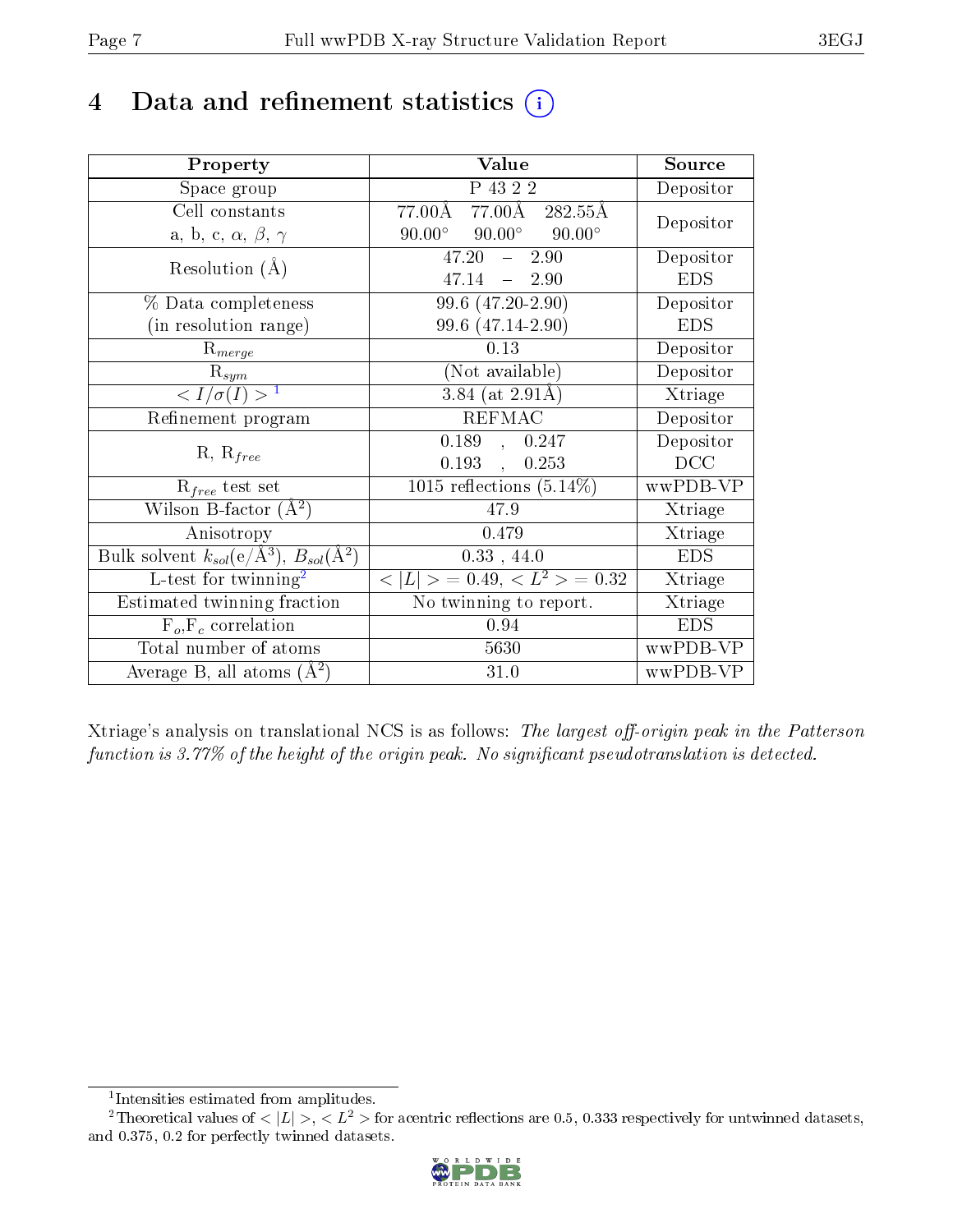## 5 Model quality  $(i)$

### 5.1 Standard geometry  $(i)$

Bond lengths and bond angles in the following residue types are not validated in this section: NI, SO4

The Z score for a bond length (or angle) is the number of standard deviations the observed value is removed from the expected value. A bond length (or angle) with  $|Z| > 5$  is considered an outlier worth inspection. RMSZ is the root-mean-square of all Z scores of the bond lengths (or angles).

| Mol | Chain |      | Bond lengths       | Bond angles |                    |  |
|-----|-------|------|--------------------|-------------|--------------------|--|
|     |       | RMSZ | $\# Z  > 5$        | RMSZ        | $\# Z  > 5$        |  |
|     |       | 0.71 | $1/2924(0.0\%)$    | 0.84        | $1/3964$ $(0.0\%)$ |  |
|     |       | 0.76 | 0/2772             | 0.85        | 0/3758             |  |
| АĦ  |       | 0.74 | $1/5696$ $(0.0\%)$ | 0.84        | $1/7722(0.0\%)$    |  |

All (1) bond length outliers are listed below:

|  |  |                             | $\perp {\rm Mol} \mid {\rm Chain} \mid {\rm Res} \mid {\rm Type} \mid {\rm Atoms} \mid ~ {\rm Z} ~\mid {\rm Observed(A)} \mid {\rm Ideal(A)} \mid {\rm ideal(A)} \mid {\rm A} \mid {\rm Rel(A)} \mid {\rm Rel(A)} \mid {\rm Rel(A)} \mid {\rm Rel(A)} \mid {\rm Rel(A)} \mid {\rm Rel(A)} \mid {\rm Rel(A)} \mid {\rm Rel(A)} \mid {\rm Rel(A)} \mid {\rm Rel(A)} \mid {\rm Rel(A)} \mid {\rm Rel(A)} \mid {\rm Rel(A)} \mid {\rm Rel(A)} \mid {\rm Rel(A)} \mid {\rm Rel(A)} \mid {\rm Rel(A)} \mid {\rm Rel(A)} \mid {\rm Rel(A)} \mid {\rm Rel(A)} \mid {\rm Rel(A)} \mid {\rm Rel$ |  |
|--|--|-----------------------------|----------------------------------------------------------------------------------------------------------------------------------------------------------------------------------------------------------------------------------------------------------------------------------------------------------------------------------------------------------------------------------------------------------------------------------------------------------------------------------------------------------------------------------------------------------------------------------------|--|
|  |  | 296   CYS   CB-SG   $-5.95$ |                                                                                                                                                                                                                                                                                                                                                                                                                                                                                                                                                                                        |  |

All (1) bond angle outliers are listed below:

| $\mid$ Mol $\mid$ Chain $\mid$ Res $\mid$ Type $\mid$ |  | Atoms                           | $\mid$ Observed( $^o$ ) $\mid$ Ideal( $^o$ ) |  |
|-------------------------------------------------------|--|---------------------------------|----------------------------------------------|--|
|                                                       |  | $^+$ LEU   CA-CB-CG   5.29 $^-$ | 197 47                                       |  |

There are no chirality outliers.

There are no planarity outliers.

### $5.2$  Too-close contacts  $\overline{()}$

In the following table, the Non-H and H(model) columns list the number of non-hydrogen atoms and hydrogen atoms in the chain respectively. The H(added) column lists the number of hydrogen atoms added and optimized by MolProbity. The Clashes column lists the number of clashes within the asymmetric unit, whereas Symm-Clashes lists symmetry related clashes.

| Mol |      |       |     | Chain   Non-H   H(model)   H(added)   Clashes   Symm-Clashes |
|-----|------|-------|-----|--------------------------------------------------------------|
|     | 2875 | 28.76 | 125 |                                                              |
|     | 2728 | 2721  | 130 |                                                              |
|     |      |       |     |                                                              |
|     |      |       |     |                                                              |

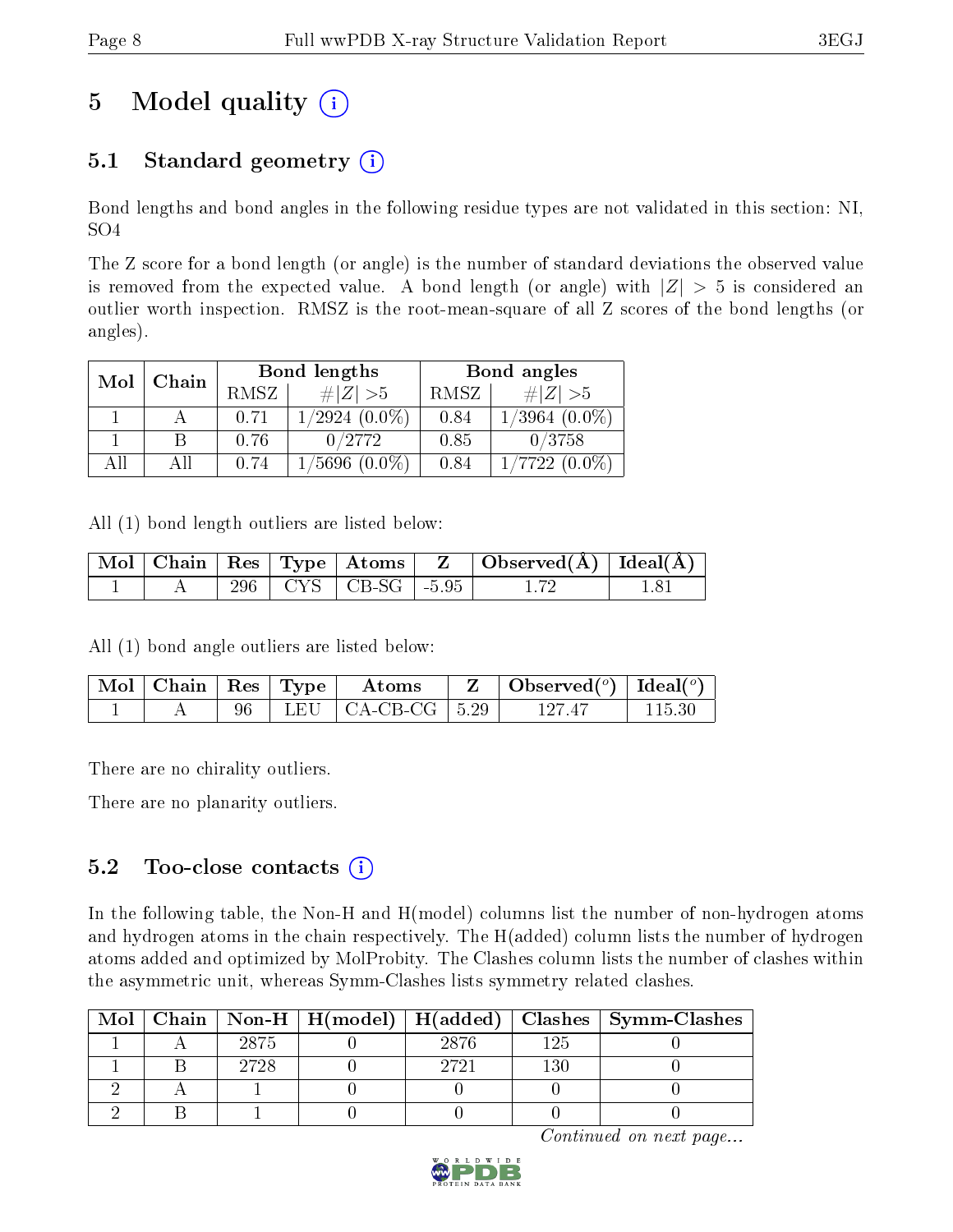| Mol |      |      |     | Chain   Non-H   H(model)   H(added)   Clashes   Symm-Clashes |
|-----|------|------|-----|--------------------------------------------------------------|
|     |      |      |     |                                                              |
|     |      |      |     |                                                              |
|     |      |      |     |                                                              |
|     | 5630 | 5507 | 253 |                                                              |

Continued from previous page...

The all-atom clashscore is defined as the number of clashes found per 1000 atoms (including hydrogen atoms). The all-atom clashscore for this structure is 23.

All (253) close contacts within the same asymmetric unit are listed below, sorted by their clash magnitude.

| Atom-1             | Atom-2             | Interatomic      | Clash         |
|--------------------|--------------------|------------------|---------------|
|                    |                    | distance $(\AA)$ | overlap $(A)$ |
| 1:B:11:THR:HA      | 1:B:349:ILE:HG23   | 1.44             | 0.99          |
| 1:B:3:ALA:HB2      | 1:B:41:MET:HE2     | 1.41             | 0.97          |
| 1: A:98:THR:HB     | 1: A: 130: PRO: HA | 1.46             | 0.96          |
| 1:B:357:LEU:HB2    | 1:B:370:VAL:HG13   | 1.47             | 0.96          |
| 1:A:272:THR:HG21   | $1: A:282:$ PHE:CZ | 1.99             | $0.95\,$      |
| 1:B:3:ALA:HB2      | 1:B:41:MET:CE      | 2.00             | 0.91          |
| 1:B:344:GLU:O      | 1:B:353:MET:CE     | 2.20             | 0.90          |
| 1: B:60: LEU:O     | 1:B:95:THR:HG23    | 1.77             | 0.85          |
| 1: A:93: LEU:O     | 1: A:95:THR:HG22   | 1.78             | 0.84          |
| 1:B:297:VAL:HA     | 1:B:302:THR:O      | 1.77             | 0.84          |
| 1:B:98:THR:HG21    | 1:B:104:MET:CE     | 2.07             | 0.83          |
| 1: B:60: LEU:H     | 1: B:95:THR:CG2    | 1.92             | 0.82          |
| 1:B:120:ASN:HD21   | 1:B:354:ILE:HD13   | 1.43             | 0.80          |
| 1: A:93: LEU:O     | 1: A:95:THR:CG2    | 2.30             | 0.80          |
| 1:B:98:THR:HG21    | 1:B:104:MET:HE2    | 1.63             | 0.80          |
| $1: B.93:$ LEU:O   | 1:B:95:THR:HG22    | 1.82             | 0.80          |
| 1:B:95:THR:HB      | 1:B:126:HIS:HB3    | 1.64             | 0.78          |
| 1:B:120:ASN:ND2    | 1:B:354:ILE:HD13   | 1.98             | 0.78          |
| 1:1:376:GLU:O      | 1:B:377:GLN:HB2    | 1.83             | 0.77          |
| 1: A:236: PRO:HG2  | 1:A:237:GLU:OE2    | 1.86             | 0.76          |
| 1:B:201:ARG:HG2    | 1:B:201:ARG:HH11   | 1.50             | 0.76          |
| 1:B:344:GLU:O      | 1:B:353:MET:HE2    | 1.85             | 0.76          |
| 1: A:58: LEU: HD21 | 1:A:340:ILE:HD13   | 1.66             | 0.75          |
| 1:A:272:THR:CG2    | 1:A:282:PHE:CZ     | 2.71             | 0.74          |
| 1: B:67: MET:CE    | 1: B: 272: THR: HB | 2.19             | 0.73          |
| 1:B:84:ASN:HB3     | 1:B:89:CYS:HB3     | 1.68             | 0.73          |
| 1:A:370:VAL:HA     | 1: A:374: GLN:O    | 1.88             | 0.73          |
| 1: A:272:THR:HG22  | 1:A:274:PRO:HD2    | 1.70             | 0.72          |
| 1: A:80:MET:HE2    | 1: A:92: PHE: HE1  | 1.55             | 0.72          |
| 1:B:357:LEU:HB2    | 1:B:370:VAL:CG1    | 2.19             | 0.71          |

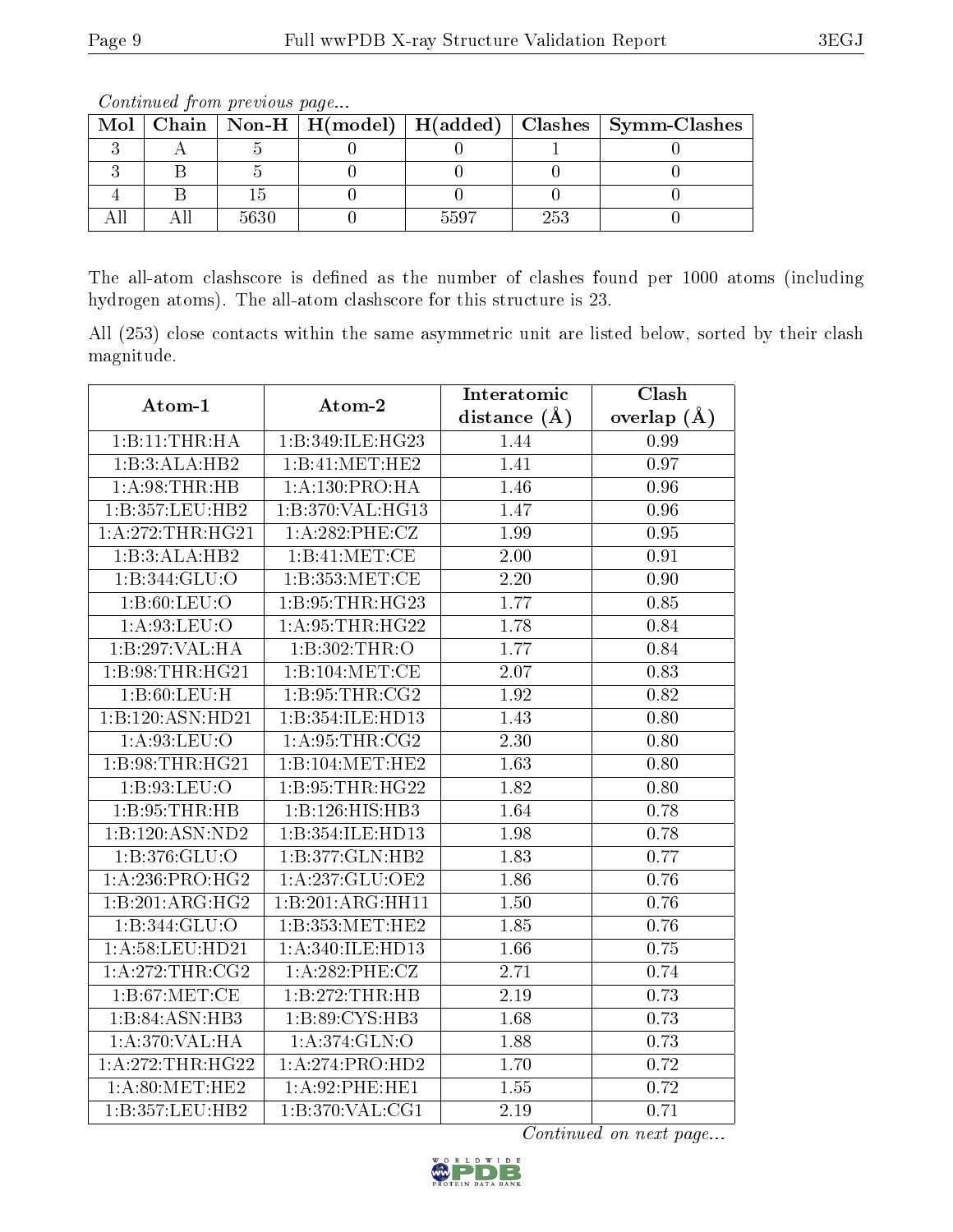| Continuea from previous page           |                      | Interatomic    | Clash         |
|----------------------------------------|----------------------|----------------|---------------|
| Atom-1                                 | Atom-2               | distance $(A)$ | overlap $(A)$ |
| 1:B:314:VAL:HG11                       | 1:B:329:LEU:HD23     | 1.72           | 0.71          |
| 1: A:60: LEU:H                         | 1: A:95:THR:CG2      | 2.03           | 0.71          |
| 1:A:148:SER:HB2                        | 1: A: 153: ILE: HD11 | 1.72           | 0.71          |
| 1:B:309:THR:HG22                       | 1:B:312:GLU:H        | 1.53           | 0.71          |
| 1: A: 4: LEU: O                        | 1:A:20:ALA:HB1       | 1.92           | 0.70          |
| 1:B:67:MET:HE1                         | 1:B:272:THR:HB       | 1.74           | 0.70          |
| 1: A:84: ASN:HB3                       | 1: A:89: CYS:HB3     | 1.73           | 0.69          |
| 1:B:174:LYS:HB3                        | 1:B:176:GLU:HG2      | 1.75           | 0.69          |
| 1:B:344:GLU:O                          | 1:B:353:MET:HE1      | 1.91           | 0.69          |
| 1: A:58:LEU:CD2                        | 1: A:340: ILE: HD13  | 2.23           | 0.68          |
| 1:B:298:ASP:HB2                        | 1:B:300:ASN:HB2      | 1.74           | 0.68          |
| 1:A:111:ALA:O                          | 1:A:115:GLN:HG2      | 1.94           | 0.68          |
| 1:A:120:ASN:HD21                       | 1:A:354:ILE:HD13     | 1.57           | 0.68          |
| 1:B:272:THR:HG21                       | 1:B:284:PHE:CE1      | 2.29           | 0.68          |
| 1: A:80:MET:HE2                        | 1: A:92: PHE:CE1     | 2.29           | 0.67          |
| 1:B:60:LEU:H                           | 1:B:95:THR:HG23      | 1.60           | 0.67          |
| 1: A:309:THR:HG22                      | 1: A:312: GLU:CG     | 2.26           | 0.66          |
| 1:B:201:ARG:CG                         | 1:B:201:ARG:HH11     | 2.09           | 0.66          |
| 1: A:65: GLY:HA2                       | 1: A:279:MET:HE1     | 1.76           | 0.66          |
| 1:B:267:LEU:HD11                       | 1:B:317:THR:HG21     | 1.78           | 0.65          |
| 1:B:313:ALA:O                          | 1:B:317:THR:HG23     | 1.96           | 0.65          |
| 1: A:128: GLU:OE2                      | 1:A:140:HIS:NE2      | 2.20           | 0.65          |
| 1: A:98:THR:HG23                       | 1: A:140:HIS:CD2     | 2.32           | 0.65          |
| 1:B:213:HIS:HB2                        | 1:B:216:ASN:HD22     | 1.59           | 0.65          |
| 1:B:219:THR:HG22                       | 1:B:227:GLY:HA3      | 1.77           | 0.64          |
| $1:$ A:98:THR: $\overline{\text{CG2}}$ | 1:A:140:HIS:HD2      | 2.10           | 0.64          |
| 1:A:248:HIS:CD2                        | 1:A:303:LEU:HD21     | 2.33           | 0.64          |
| 1:B:219:THR:HB                         | 1:B:228:VAL:HG23     | 1.79           | 0.64          |
| 1:B:356:ASN:HA                         | 1:B:370:VAL:O        | 1.98           | 0.64          |
| 1: A: 120: ASN: ND2                    | 1: A: 354: ILE: HD13 | 2.14           | 0.63          |
| 1: A:60: LEU:H                         | 1: A:95:THR:HG21     | 1.64           | 0.63          |
| 1:B:98:THR:HG21                        | 1:B:104:MET:HE3      | 1.80           | 0.63          |
| 1:A:348:ARG:HB3                        | 1: A: 353: MET:SD    | 2.39           | 0.63          |
| 1:A:214:LEU:O                          | 1:A:215:PHE:HB2      | 1.98           | 0.63          |
| 1: A:59: GLN: HA                       | 1: A:95:THR:HG21     | 1.80           | 0.63          |
| 1:B:100:SER:HB2                        | 1:B:102:GLU:OE2      | 1.98           | 0.62          |
| 1:A:24:ASN:HB3                         | 1: A:29: GLU:CG      | 2.29           | 0.62          |
| 1: A:178: ILE: O                       | 1:A:182:VAL:HG23     | 2.00           | 0.62          |
| 1: A:91: SER:HB3                       | 1: A: 123: LEU: HD11 | 1.80           | 0.62          |
| 1:B:284:PHE:O                          | 1:B:285:VAL:C        | 2.38           | 0.62          |
| 1:B:1:MET:HG2                          | 1:B:24:ASN:HB2       | 1.82           | 0.61          |

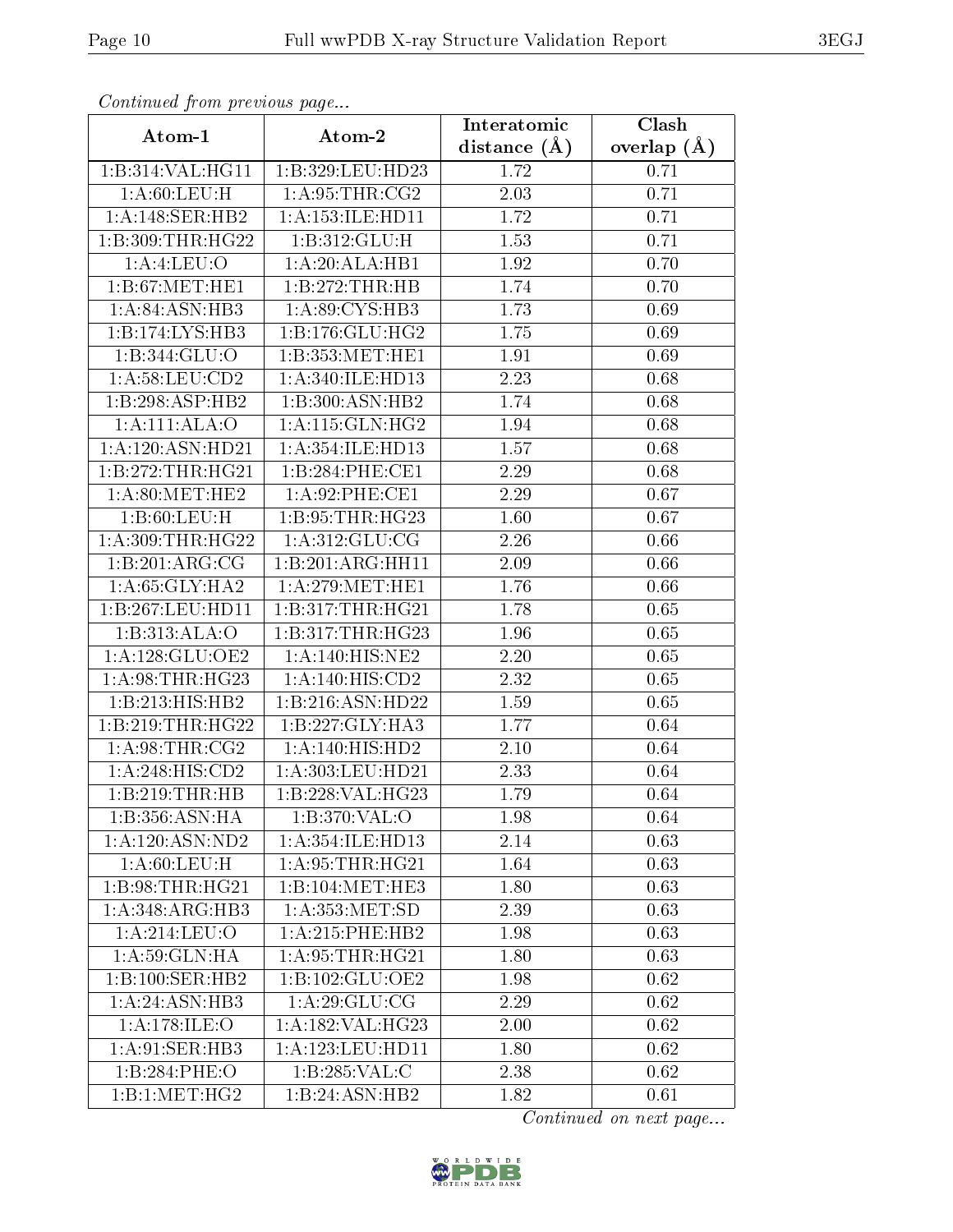| Continuea from previous page |                     | Interatomic    | Clash           |
|------------------------------|---------------------|----------------|-----------------|
| Atom-1                       | Atom-2              | distance $(A)$ | overlap $(\AA)$ |
| 1:B:376:GLU:O                | 1:B:377:GLN:CB      | 2.50           | 0.60            |
| 1: B:98: THR: CG2            | 1:B:104:MET:HE3     | 2.32           | 0.60            |
| 1:B:242:ILE:HD13             | 1:B:254:ILE:HG23    | 1.82           | 0.60            |
| 1:B:112:ARG:HA               | 1:B:162:VAL:HG11    | 1.84           | 0.60            |
| 1: A:317:THR:O               | 1:A:321:VAL:HB      | 2.03           | 0.59            |
| 1: A: 75: GLU:O              | 1: A:79:THR:HG22    | 2.03           | 0.59            |
| 1:B:60:LEU:H                 | 1: B: 95: THR: HG21 | 1.68           | 0.59            |
| 1:B:22:ILE:O                 | 1:B:22:ILE:HG13     | 2.02           | 0.59            |
| 1: A: 357: LEU: HB2          | 1:A:370:VAL:HG13    | 1.84           | 0.59            |
| 1:B:3:ALA:CB                 | 1:B:41:MET:HE2      | 2.25           | 0.59            |
| 1:A:298:ASP:O                | 1: A:300: ASN:N     | 2.36           | 0.59            |
| 1:B:197:TTYR:CZ              | 1:B:201:ARG:HD2     | 2.38           | 0.58            |
| 1:B:201:ARG:HG2              | 1:B:201:ARG:NH1     | 2.15           | 0.58            |
| 1: A:213: HIS: ND1           | 1:A:216:ASN:HB2     | 2.18           | 0.58            |
| 1:B:112:ARG:HH22             | 1:B:161:ASP:CG      | 2.07           | 0.58            |
| 1:B:170:PRO:C                | 1:B:172:ASN:H       | 2.06           | 0.58            |
| 1:B:117:LYS:HE3              | 1:B:118:TYR:CE2     | 2.39           | 0.58            |
| 1: A: 131: TYR: HA           | 1:A:146:ARG:O       | 2.04           | 0.57            |
| 1:A:123:LEU:H                | 1:A:123:LEU:HD12    | 1.67           | 0.57            |
| 1:B:186:ILE:HG22             | 1:B:187:VAL:N       | 2.19           | 0.57            |
| 1:A:23:ILE:HD13              | 1: A:373: GLY:HA2   | 1.86           | 0.57            |
| 1:A:76:THR:O                 | 1: A:80:MET:HG3     | 2.05           | 0.57            |
| 1:B:182:VAL:HG21             | 1:B:207:GLY:HA3     | 1.86           | 0.57            |
| 1:B:213:HIS:ND1              | 1:B:216:ASN:HB2     | 2.19           | 0.57            |
| 1:B:221:MET:HB2              | 1:B:229:VAL:HG22    | 1.86           | 0.57            |
| 1: A:62: GLY: HA2            | 1: A:80:MET:SD      | 2.45           | 0.57            |
| 1: A:9: ILE: O               | 1:A:15:VAL:HA       | 2.05           | 0.57            |
| 1: A:98:THR:HB               | 1:A:130:PRO:CA      | 2.27           | 0.56            |
| 1: A:60: LEU:H               | 1: A:95:THR:HG23    | 1.70           | 0.56            |
| 1:B:343:ASP:HA               | 1:B:346:LEU:O       | 2.05           | 0.56            |
| 1:B:102:GLU:H                | 1: B: 102: GLU: CD  | 2.07           | 0.56            |
| 1:B:267:LEU:HD22             | 1:B:313:ALA:HB1     | 1.86           | 0.56            |
| 1: A:272:THR:HG21            | 1:A:282:PHE:HZ      | 1.65           | 0.56            |
| 1: A: 18: LYS: O             | 1: A:18:LYS:HG2     | $2.06\,$       | 0.56            |
| 1: A:309:THR:HG22            | 1:A:312:GLU:HB2     | 1.88           | 0.56            |
| 1: A:189: SER:OG             | 1: A:212:THR:HG23   | 2.05           | 0.56            |
| 1:B:71:GLU:HB3               | 1: B:76:THR:HGI     | 1.70           | 0.56            |
| 1:A:24:ASN:HB3               | 1: A:29: GLU: HG2   | 1.88           | 0.55            |
| 1:B:67:MET:HE2               | 1:B:272:THR:HB      | 1.88           | 0.55            |
| 1:B:377:GLN:HA               | 1:B:377:GLN:NE2     | 2.22           | 0.55            |
| 1:B:73:THR:HG23              | 1:B:76:THR:H        | 1.71           | 0.55            |

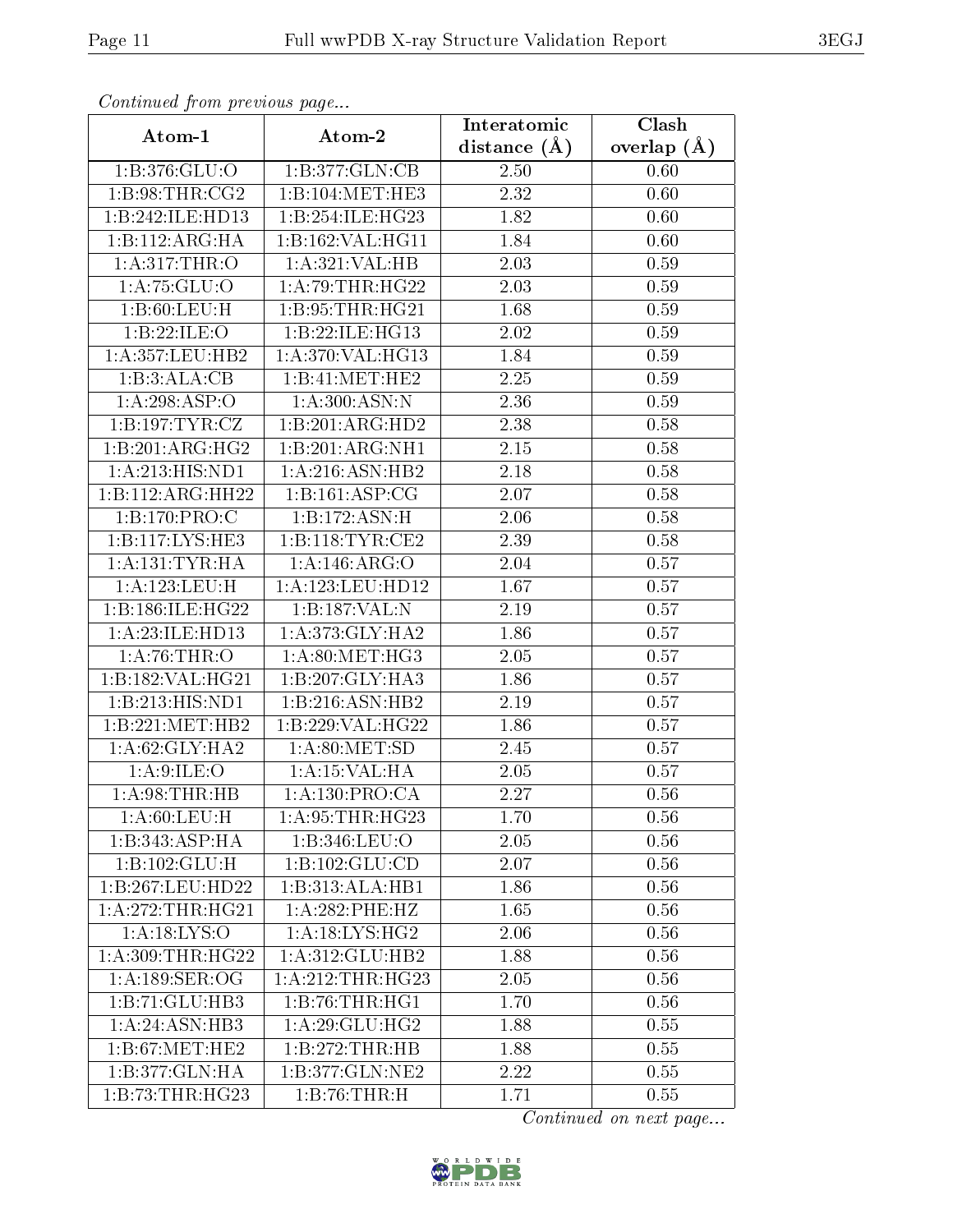| Communaca from previous page |                               | Interatomic      | Clash           |
|------------------------------|-------------------------------|------------------|-----------------|
| Atom-1                       | Atom-2                        | distance $(\AA)$ | overlap $(\AA)$ |
| 1: A:25: GLY:O               | 1:A:373:GLY:HA3               | 2.07             | 0.55            |
| 1:B:203:SER:HB2              | 1:B:208:ILE:HD12              | 1.88             | 0.54            |
| 1:B:3:ALA:HB3                | 1:B:43:VAL:HG12               | 1.90             | 0.54            |
| 1:A:123:LEU:HD12             | 1:A:123:LEU:N                 | 2.22             | 0.54            |
| 1:B:59:GLN:HA                | 1:B:95:THR:HG21               | 1.90             | 0.54            |
| 1:A:24:ASN:HB3               | 1: A:29: GLU:HG3              | 1.89             | 0.54            |
| 1:A:309:THR:HG22             | 1: A:312: GLU:CB              | 2.38             | 0.54            |
| 1:B:24:ASN:HB3               | 1:B:29:GLU:HG3                | 1.89             | 0.53            |
| 1:A:321:VAL:HG12             | 1:A:323:ILE:HG13              | 1.89             | 0.53            |
| 1: B: 1: MET: CG             | 1:B:24:ASN:HB2                | 2.39             | 0.53            |
| 1:B:258:HIS:HA               | 1:B:265:LEU:HD12              | 1.91             | 0.52            |
| 1: A:93: LEU:O               | 1: A:95:THR:HG23              | 2.06             | 0.52            |
| 1:B:221:MET:HA               | 1:B:226:PRO:O                 | 2.09             | 0.52            |
| 1: A:290:TYR:HE2             | 1: A:299: GLU:HB3             | 1.74             | $0.52\,$        |
| 1:B:266:VAL:HG13             | 1:B:336:PRO:HG3               | 1.92             | $0.52\,$        |
| 1: A: 33: PRO: HB2           | 1:A:35:GLU:OE2                | 2.09             | 0.52            |
| 1:B:219:THR:HG22             | 1:B:227:GLY:CA                | 2.39             | 0.52            |
| 1: A:124: GLY: HA3           | 1:A:164:ALA:HB2               | 1.92             | 0.52            |
| 1:A:34:ILE:HG23              | 1: A:35: GLU:H                | 1.74             | 0.52            |
| 1:B:377:GLN:HA               | 1:B:377:GLN:HE21              | 1.74             | 0.52            |
| 1:B:1:ASN:HD22               | 1:B:0:ALA:N                   | 2.08             | 0.51            |
| 1:B:115:GLN:HE22             | 1:B:124:GLY:HA2               | 1.75             | 0.51            |
| 1:B:302:THR:HG22             | 1:B:303:LEU:N                 | 2.25             | 0.51            |
| 1:B:22:ILE:HB                | 1: B:41: MET:HE3              | 1.92             | 0.51            |
| 1:B:22:ILE:HB                | 1:B:41:MET:CE                 | 2.41             | 0.51            |
| 1:B:57:ASP:HB2               | 1:B:310:MET:SD                | 2.50             | 0.51            |
| 1: A:98:THR:CG2              | 1: A:140:HIS:CD2              | 2.90             | 0.51            |
| 1: A:24: ASN:CB              | 1:A:29:GLU:HG3                | 2.40             | 0.51            |
| 1: A:75: GLU:O               | $1: A:79:THR: \overline{CG2}$ | 2.59             | 0.50            |
| 1:B:186:ILE:CG2              | 1:B:187:VAL:N                 | 2.73             | 0.50            |
| 1:B:298:ASP:HB2              | 1:B:300:ASN:H                 | 1.75             | 0.50            |
| 1:B:370:VAL:HA               | 1:B:374:GLN:O                 | 2.12             | 0.50            |
| 1:A:148:SER:OG               | 1:A:173:ASN:HB3               | 2.12             | 0.50            |
| 1: A:219:THR:HB              | 1:A:228:VAL:H                 | 1.75             | 0.50            |
| 1: A: 103: ASN: HA           | 1:A:106:GLN:HE21              | 1.78             | 0.49            |
| 1:A:248:HIS:NE2              | 1:A:303:LEU:HD21              | 2.26             | 0.49            |
| 1: A:67: MET:HE1             | 1: A:272:THR:HA               | 1.94             | 0.49            |
| 1:B:112:ARG:NH2              | 1:B:161:ASP:OD1               | 2.46             | 0.49            |
| 1: A: 133: ASN: ND2          | 1:A:194:ASN:HB3               | 2.26             | 0.49            |
| 1:A:34:ILE:HG23              | 1:A:35:GLU:N                  | 2.28             | 0.49            |
| 1:B:64:GLY:HA2               | 1:B:277:ALA:HB2               | 1.94             | 0.49            |

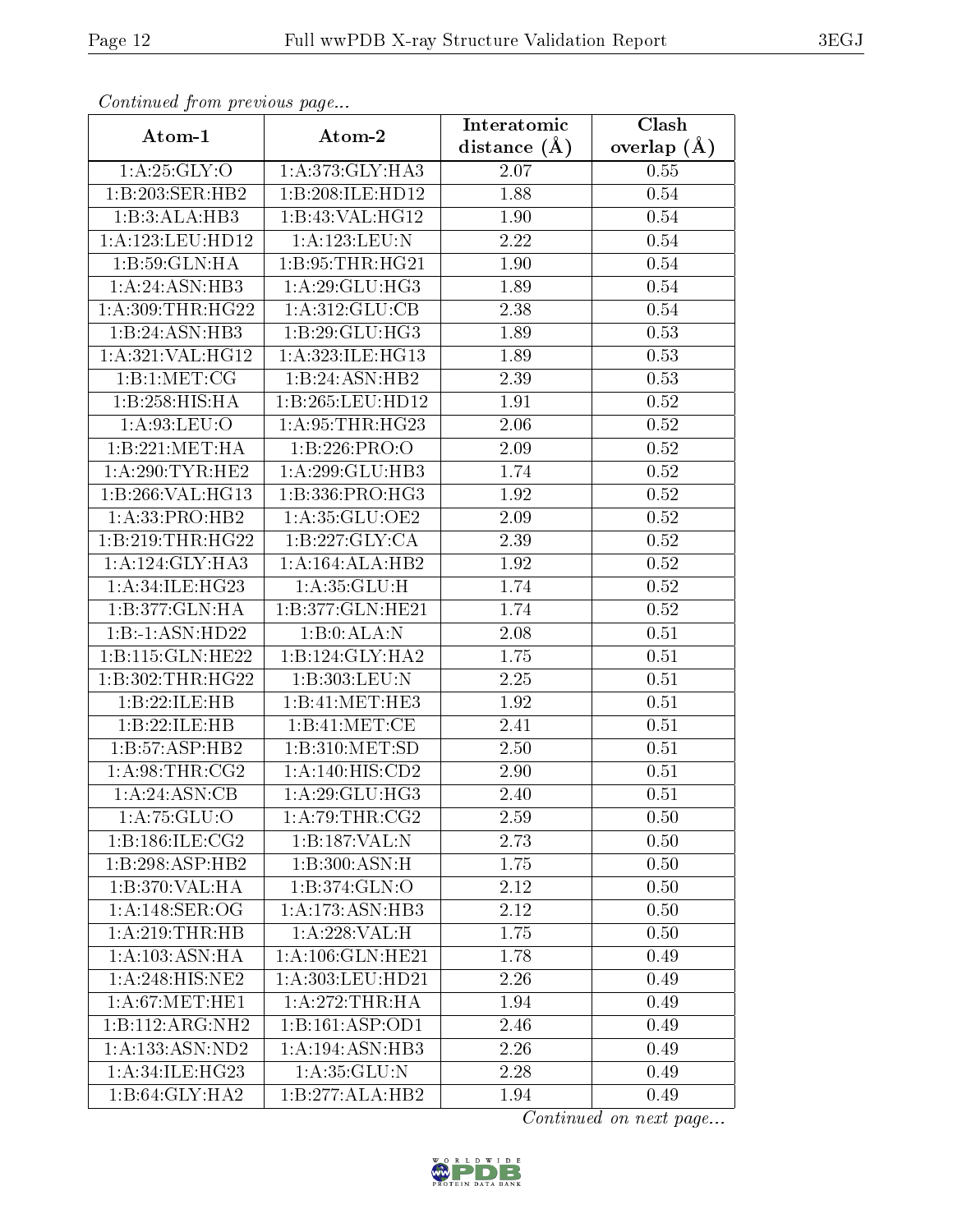| Continuea from previous page |                                       | Interatomic       | Clash           |
|------------------------------|---------------------------------------|-------------------|-----------------|
| Atom-1                       | Atom-2                                | distance $(A)$    | overlap $(\AA)$ |
| $1:A:18:L\overline{YS:HG2}$  | 1:A:34:ILE:HG22                       | 1.93              | 0.49            |
| 1:B:21:VAL:HG11              | 1:B:349:ILE:HD11                      | $\overline{1}.94$ | 0.49            |
| 1:A:174:LYS:HE3              | $1:A:177:HIS:\overline{\mathrm{CE1}}$ | 2.48              | 0.48            |
| 1: A:71: GLU:HB3             | 1: A:76:THR:HGI                       | 1.78              | 0.48            |
| 1:A:327:GLU:OE1              | 1:A:327:GLU:HA                        | 2.12              | 0.48            |
| 1:B:1:ASN:C                  | 1:B:1:ASN:HD22                        | 2.16              | 0.48            |
| 1:B:291:TYR:CE1              | 1:B:294:GLY:HA2                       | 2.49              | 0.48            |
| 1:B:98:THR:CG2               | 1:B:104:MET:CE                        | 2.85              | 0.48            |
| 1:A:189:SER:HA               | $1: A:210:$ PHE:O                     | 2.13              | 0.48            |
| 1: A:85: LEU:HD22            | 1: A: 369: THR: HG21                  | 1.96              | 0.48            |
| 1: A:279: MET:HB2            | 1: A:279: MET:HE3                     | 1.79              | 0.48            |
| 1:A:224:ARG:NH2              | 3:A:403:SO4:O2                        | 2.34              | 0.48            |
| $1:A:173:ASN:\overline{N}$   | 1: A: 173: ASN: ND2                   | 2.62              | 0.47            |
| 1:B:210:PHE:CD2              | 1:B:211:ALA:N                         | 2.82              | 0.47            |
| 1:A:127:LEU:HB2              | 1:A:166:VAL:HG22                      | 1.96              | 0.47            |
| 1:B:309:THR:HG23             | 1:B:311:ILE:HG22                      | 1.96              | 0.47            |
| 1:A:130:PRO:HG3              | 1:A:146:ARG:CZ                        | 2.44              | 0.47            |
| 1:B:174:LYS:O                | 1:B:177:HIS:HB2                       | 2.15              | 0.47            |
| 1:B:289:VAL:HG21             | 1:B:296:CYS:HB3                       | 1.97              | 0.47            |
| 1: A:60: LEU:O               | 1: A:95:THR:HG23                      | 2.15              | 0.46            |
| 1: A:98:THR:HG22             | 1: A:129: GLY:HA3                     | 1.97              | 0.46            |
| 1:B:44:VAL:HG12              | 1:B:46:LEU:HD23                       | 1.97              | 0.46            |
| $1: A:282:$ PHE:CE2          | 1:A:289:VAL:HB                        | 2.51              | 0.46            |
| 1:B:170:PRO:C                | 1:B:172:ASN:N                         | 2.69              | 0.46            |
| 1:A:117:LYS:HE3              | 1:A:117:LYS:HB2                       | 1.68              | 0.45            |
| 1: A: 135: MET: HE2          | 1:A:194:ASN:HD22                      | 1.81              | 0.45            |
| 1: A:60:LEU:HD13             | 1:A:271:ALA:HB3                       | 1.98              | 0.45            |
| 1:B:201:ARG:NH1              | 1:B:235:THR:OG1                       | 2.49              | 0.45            |
| 1:A:23:ILE:CD1               | 1: A:373: GLY:HA2                     | 2.47              | 0.45            |
| 1: A:8: LYS: NZ              | 1:B:319:GLU:HG2                       | 2.32              | 0.45            |
| 1:A:126:HIS:CE1              | $1:A:165:\overline{\text{LYS:HD3}}$   | 2.51              | 0.45            |
| 1: A: 130: PRO:HG3           | 1:A:146:ARG:NH2                       | 2.33              | 0.44            |
| 1:B:213:HIS:HE1              | 1:B:217:ALA:HB3                       | 1.82              | 0.44            |
| 1:B:53:PRO:HG3               | 1:B:349:ILE:HG22                      | 1.99              | 0.44            |
| 1: A:127:LEU:HD23            | 1:A:127:LEU:HA                        | 1.77              | 0.44            |
| 1:A:73:THR:HG23              | 1: A:76:THR:H                         | 1.82              | 0.44            |
| 1:A:133:ASN:OD1              | 1: A: 135: MET:HG2                    | 2.18              | 0.44            |
| 1: A:131: TYR:OH             | 1: A:152:MET:HB3                      | 2.18              | 0.44            |
| 1: A:119: PRO:O              | 1:A:121:GLN:HG3                       | 2.18              | 0.44            |
| 1: A:318: VAL: CG2           | 1:A:325:LEU:HA                        | 2.47              | 0.44            |
| 1: A:65: GLY:HA2             | 1: A:279:MET:CE                       | 2.43              | 0.44            |

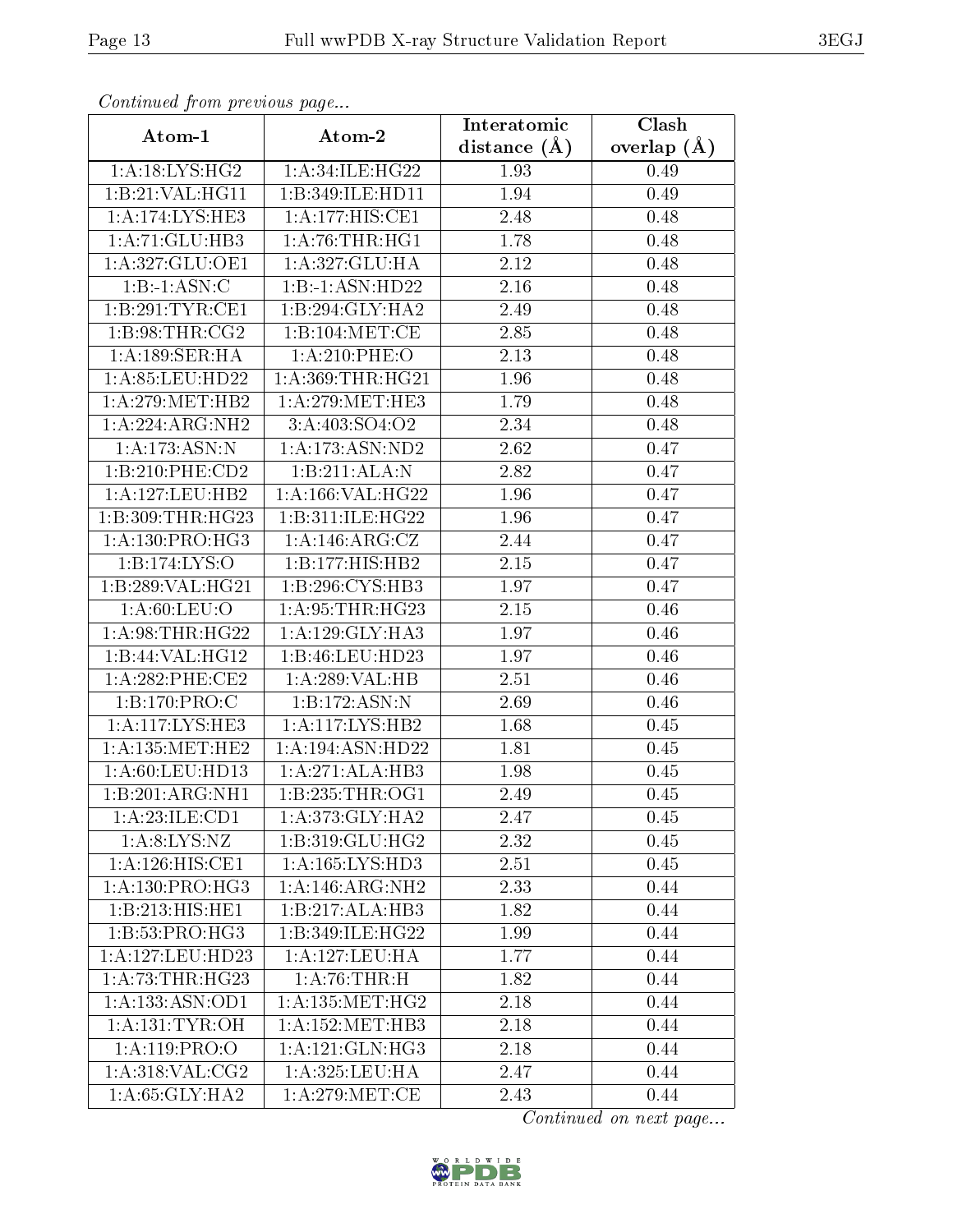| Continuea from previous page |                      | Interatomic       | Clash           |
|------------------------------|----------------------|-------------------|-----------------|
| Atom-1                       | Atom-2               | distance $(A)$    | overlap $(\AA)$ |
| 1: B: 41: MET:O              | 1:B:43:VAL:HG13      | 2.18              | 0.44            |
| 1:B:4:LEU:CD1                | 1:B:357:LEU:HD23     | 2.48              | 0.44            |
| 1: B: 309: THR: CG2          | 1:B:311:ILE:HG22     | 2.48              | 0.43            |
| 1:A:149:ASP:OD2              | 1:A:151:THR:HB       | 2.18              | 0.43            |
| 1: A:171: GLU:OE1            | 1: A: 193: THR: OG1  | 2.31              | 0.43            |
| 1:A:290:TYR:HB3              | 1:A:292:ARG:HH11     | 1.83              | 0.43            |
| 1:B:21:VAL:HB                | 1:B:31:VAL:HG22      | 2.01              | 0.43            |
| 1:A:272:THR:HB               | 1: A:306: SER:O      | 2.18              | 0.43            |
| 1:B:157:CYS:SG               | 1:B:181:EU:HD23      | 2.58              | 0.43            |
| 1:B:168:LEU:C                | 1:B:168:LEU:HD12     | 2.38              | 0.43            |
| 1: A:152:MET:O               | 1: A: 156: ILE: HG13 | $2.19\,$          | 0.43            |
| 1: A:309:THR:HG23            | 1: A:312: GLU: H     | 1.84              | 0.43            |
| 1:B:333:THR:C                | 1:B:336:PRO:HD2      | 2.39              | 0.43            |
| 1:B:76:THR:O                 | 1:B:80:MET:HG2       | 2.19              | 0.43            |
| 1:A:177:HIS:O                | 1: A:181:LEU:HG      | 2.18              | 0.43            |
| 1: A: 167:THR:OG1            | 1: A:212:THR:HG21    | 2.19              | 0.43            |
| 1:B:6:ASN:OD1                | 1:B:48:GLY:N         | 2.51              | 0.43            |
| 1:B:169:ALA:HB1              | 1: B: 171: GLU: OE1  | 2.19              | 0.42            |
| 1:B:228:VAL:O                | 1:B:229:VAL:C        | 2.56              | 0.42            |
| 1: A:148: SER: HB2           | 1: A: 153: ILE: CD1  | 2.48              | 0.42            |
| 1:A:273:ALA:HB3              | 1:A:274:PRO:HD3      | $\overline{2}.01$ | 0.42            |
| 1:A:309:THR:HG22             | 1: A:312: GLU: HG3   | 1.98              | 0.42            |
| 1:B:188:VAL:O                | 1:B:208:ILE:HG23     | $2.20\,$          | 0.42            |
| 1:A:32:CYS:HB2               | 1: A: 33: PRO: CD    | 2.50              | 0.42            |
| 1:B:21:VAL:HG11              | 1:B:349:ILE:CD1      | 2.50              | 0.42            |
| 1:B:359:VAL:HG22             | 1:B:367:LYS:HB2      | 2.01              | 0.42            |
| 1: A:114:TYR:OH              | 1:A:121:GLN:NE2      | 2.53              | 0.42            |
| 1:B:251:TYR:HA               | 1:B:254:ILE:HG13     | 2.02              | 0.42            |
| 1:B:376:GLU:HB3              | 1:B:377:GLN:H        | 1.78              | 0.42            |
| 1:A:151:THR:O                | 1:A:154:ASP:HB2      | 2.20              | 0.42            |
| 1: A:55:PHE:N                | 1: A: 55: PHE: CD1   | 2.86              | 0.42            |
| 1: B:67: MET:HE2             | 1:B:273:ALA:H        | 1.85              | 0.42            |
| 1: B:60: LEU: C              | 1: B: 95: THR: HG23  | 2.39              | 0.42            |
| 1:A:21:VAL:HG22              | 1: A:23: ILE: HG22   | 2.01              | 0.42            |
| 1:B:334:LEU:HD13             | 1:B:348:ARG:HG3      | 2.01              | 0.42            |
| 1:B:71:GLU:HB3               | 1:B:76:THR:OG1       | 2.20              | 0.41            |
| 1:A:362:ARG:NH2              | 1:B:362:ARG:NH1      | 2.68              | 0.41            |
| 1:B:174:LYS:HD3              | 1:B:177:HIS:CE1      | 2.55              | 0.41            |
| 1:B:335:TYR:N                | 1:B:335:TYR:CD1      | 2.86              | 0.41            |
| 1: B:80:MET:O                | 1: B:81: HIS:C       | 2.57              | 0.41            |
| 1:B:18:LYS:HG2               | 1:B:18:LYS:O         | 2.20              | 0.41            |

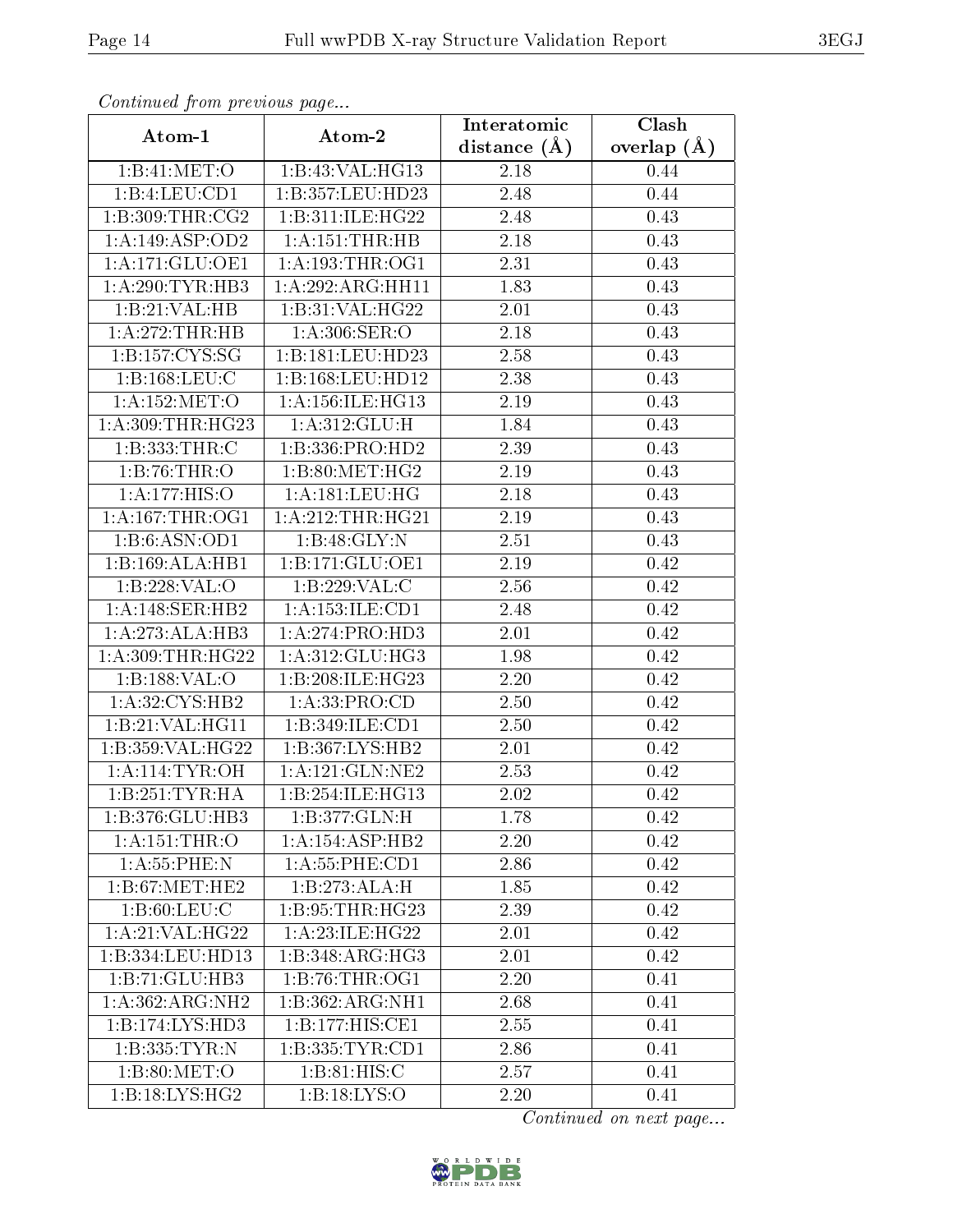| Atom-1              | Atom-2              | Interatomic<br>distance $(A)$ | Clash<br>overlap $(A)$ |
|---------------------|---------------------|-------------------------------|------------------------|
| 1: B:310: MET:O     | 1:B:313:ALA:HB3     | 2.20                          | 0.41                   |
| 1: B:73:THR:CG2     | 1:B:76:THR:OG1      | 2.69                          | 0.41                   |
| 1: A:82: LYS:H      | 1: A:82:LYS:HG2     | 1.67                          | 0.41                   |
| 1: A:309:THR:HG22   | 1: A:312: GLU:OE2   | 2.20                          | 0.41                   |
| 1: B: 183: LYS: HE3 | 1:B:183:LYS:HB2     | 1.79                          | 0.41                   |
| 1: A: 157: CYS: SG  | 1:A:181:LEU:HD23    | 2.61                          | 0.41                   |
| 1: A:176: GLU:N     | 1: A:176: GLU:OE2   | 2.37                          | 0.41                   |
| 1: A: 335: TYR: N   | 1:A:335:TYR:CD1     | 2.88                          | 0.41                   |
| 1: A:87:SER:CB      | 1: A:309:THR:OG1    | 2.68                          | 0.41                   |
| 1: B: 112: ARG: CA  | 1:B:162:VAL:HG11    | 2.50                          | 0.41                   |
| 1: B: 367: LYS: O   | 1:B:377:GLN:NE2     | 2.54                          | 0.41                   |
| 1: A: 130: PRO:HG2  | 1: A: 131: TYR: CD1 | 2.56                          | 0.40                   |
| 1:A:245:ASP:HB3     | 1: A:308:LEU:HD22   | 2.02                          | 0.40                   |
| 1:B:258:HIS:CA      | 1:B:265:LEU:HDI2    | 2.51                          | 0.40                   |
| 1:A:71:GLU:HB3      | 1: A:76:THR:OG1     | 2.20                          | 0.40                   |
| 1:B:289:VAL:CG2     | 1: B:296: CYS:HB3   | 2.51                          | 0.40                   |
| 1: B: 331: MET: HA  | 1: B: 335: TYR: CD2 | 2.56                          | 0.40                   |
| 1: A:59: GLN: HG2   | 1:A:270:ASP:HA      | 2.03                          | 0.40                   |

There are no symmetry-related clashes.

#### 5.3 Torsion angles  $(i)$

#### 5.3.1 Protein backbone (i)

In the following table, the Percentiles column shows the percent Ramachandran outliers of the chain as a percentile score with respect to all X-ray entries followed by that with respect to entries of similar resolution.

The Analysed column shows the number of residues for which the backbone conformation was analysed, and the total number of residues.

| Mol | Chain | Analysed                      | Favoured |            | Allowed   Outliers | Percentiles      |
|-----|-------|-------------------------------|----------|------------|--------------------|------------------|
|     |       | $377/381(99\%)$   341 (90\%)  |          | $30(8\%)$  | 6 $(2\%)$          | 9 <br>$\vert$ 32 |
|     |       | $357/381(94\%)$ 335 (94\%)    |          | $18(5\%)$  | $4(1\%)$           | 14<br>42         |
| All | Αll   | $734/762$ (96\%)   676 (92\%) |          | 48 $(6\%)$ | $10(1\%)$          | <b>36</b>        |

All (10) Ramachandran outliers are listed below:

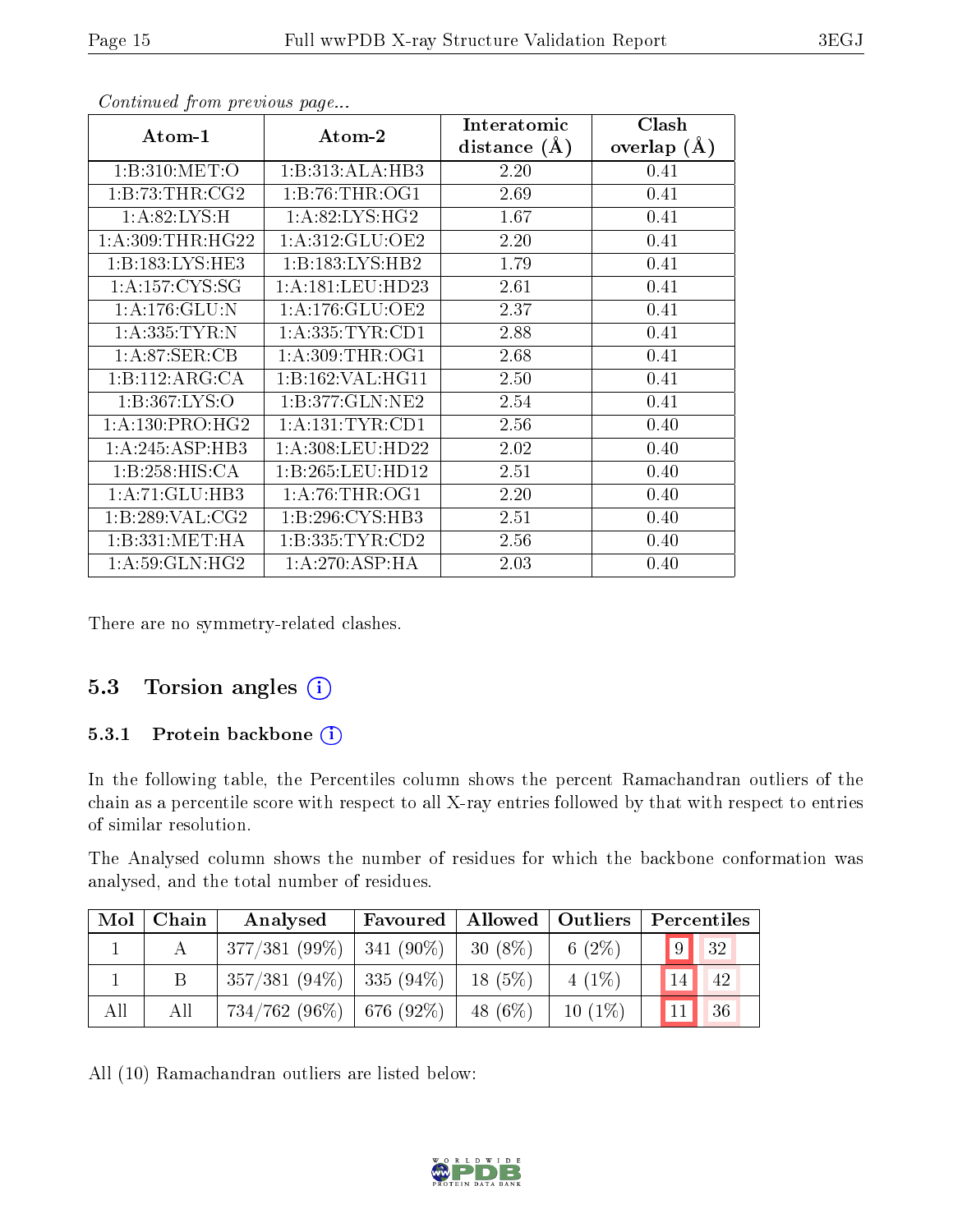| Mol | Chain | Res | <b>Type</b>          |
|-----|-------|-----|----------------------|
| 1   | А     | 273 | ALA                  |
| 1   | А     | 285 | VAL                  |
| 1   | A     | 299 | GLU                  |
| 1   | В     | 285 | VAL                  |
| 1   | В     | 34  | ILE                  |
| 1   | A     | 35  | GLU                  |
| 1   | В     | 213 | HIS                  |
| 1   | А     | 63  | CYS                  |
| 1   | А     | 213 | HIS                  |
|     |       | 171 | $\operatorname{GLU}$ |

#### 5.3.2 Protein sidechains (i)

In the following table, the Percentiles column shows the percent sidechain outliers of the chain as a percentile score with respect to all X-ray entries followed by that with respect to entries of similar resolution.

The Analysed column shows the number of residues for which the sidechain conformation was analysed, and the total number of residues.

| Mol | Chain | Analysed        | Rotameric    | Outliers    | Percentiles |          |
|-----|-------|-----------------|--------------|-------------|-------------|----------|
|     |       | $310/312(99\%)$ | 260 $(84\%)$ | $50(16\%)$  | 2           | $ \tau $ |
|     |       | $293/312(94\%)$ | $253(86\%)$  | 40 $(14\%)$ | 3           |          |
| All | All   | 603/624(97%)    | 513 (85%)    | 90(15%)     |             |          |

All (90) residues with a non-rotameric sidechain are listed below:

| Mol            | Chain              | Res            | Type       |
|----------------|--------------------|----------------|------------|
| $\mathbf{1}$   | A                  | $-1$           | <b>ASN</b> |
| $\overline{1}$ | $\overline{A}$     | 1              | <b>MET</b> |
| $\mathbf 1$    | $\bf{A}$           | $\overline{4}$ | LEU        |
| $\mathbf{1}$   | $\overline{A}$     | $\overline{5}$ | THR        |
| $\overline{1}$ | $\overline{\rm A}$ | 15             | <b>VAL</b> |
| $\overline{1}$ | $\overline{A}$     | 16             | <b>LEU</b> |
| $\mathbf{1}$   | $\overline{\rm A}$ | 18             | <b>LYS</b> |
| $\mathbf{1}$   | $\overline{A}$     | 21             | <b>VAL</b> |
| $\overline{1}$ | $\boldsymbol{A}$   | 23             | ILE        |
| 1              | $\bf{A}$           | 35             | GLU        |
| 1              | $\overline{A}$     | 41             | MET        |
| $\mathbf{1}$   | $\overline{A}$     | 43             | <b>VAL</b> |
| 1              | А                  | 67             | MET        |
| 1              | $\mathbf{A}$       | $70\,$         | <b>ASP</b> |

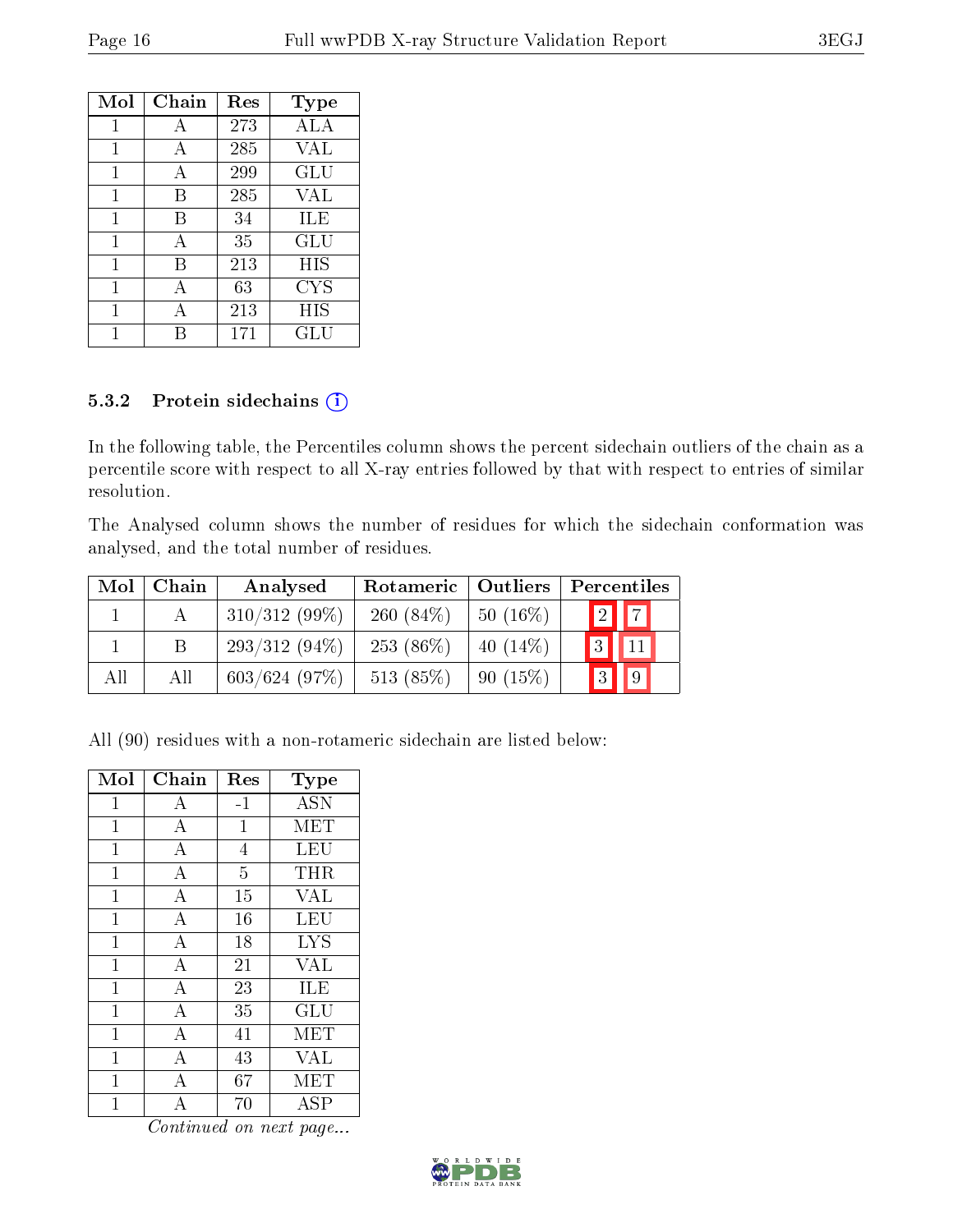| $\overline{\text{Mol}}$ | $\cdots$ , $\cdots$<br>$\boxed{\text{Chain}}$                                                                                                                                                                                                                                     | $\mathbf{r}$<br>Res | $\mathbf{r}$ - $\mathbf{v}$<br>${\rm \bar{Type}}$ |
|-------------------------|-----------------------------------------------------------------------------------------------------------------------------------------------------------------------------------------------------------------------------------------------------------------------------------|---------------------|---------------------------------------------------|
| $\mathbf{1}$            | $\overline{A}$                                                                                                                                                                                                                                                                    | 79                  | <b>THR</b>                                        |
| $\mathbf{1}$            |                                                                                                                                                                                                                                                                                   | 82                  | $\overline{\text{LYS}}$                           |
| $\overline{1}$          |                                                                                                                                                                                                                                                                                   | $95\,$              | <b>THR</b>                                        |
| $\mathbf{1}$            |                                                                                                                                                                                                                                                                                   | 98                  | <b>THR</b>                                        |
| $\overline{1}$          |                                                                                                                                                                                                                                                                                   | 99                  | SER                                               |
| $\mathbf 1$             |                                                                                                                                                                                                                                                                                   | 115                 | $\overline{\text{GLN}}$                           |
| $\overline{1}$          |                                                                                                                                                                                                                                                                                   | $122\,$             | $\overline{\text{SER}}$                           |
| $\mathbf{1}$            |                                                                                                                                                                                                                                                                                   | 123                 | LEU                                               |
| $\overline{1}$          |                                                                                                                                                                                                                                                                                   | 135                 | $\overline{\text{MET}}$                           |
| $\mathbf{1}$            |                                                                                                                                                                                                                                                                                   | 139                 | ILE                                               |
| $\mathbf{1}$            |                                                                                                                                                                                                                                                                                   | 140                 | $\overline{HIS}$                                  |
| $\overline{1}$          |                                                                                                                                                                                                                                                                                   | 142                 | $\overline{\text{VAL}}$                           |
| $\overline{1}$          | $\frac{\overline{A}}{\overline{A}} \frac{\overline{A}}{\overline{A}} \frac{\overline{A}}{\overline{A}} \frac{\overline{A}}{\overline{A}} \frac{\overline{A}}{\overline{A}} \frac{\overline{A}}{\overline{A}} \frac{\overline{A}}{\overline{A}} \frac{\overline{A}}{\overline{A}}$ | 143                 | $\overline{\text{ASP}}$                           |
| $\overline{1}$          |                                                                                                                                                                                                                                                                                   | $\overline{183}$    | $\overline{\text{LYS}}$                           |
| $\overline{1}$          |                                                                                                                                                                                                                                                                                   | 198                 | $\overline{\text{SER}}$                           |
| $\mathbf{1}$            |                                                                                                                                                                                                                                                                                   | 201                 | $\overline{\text{ARG}}$                           |
| $\mathbf{1}$            | $\frac{\overline{A}}{\overline{A}}$ $\frac{\overline{A}}{\overline{A}}$ $\frac{\overline{A}}{\overline{A}}$                                                                                                                                                                       | $\overline{205}$    | $\overline{\text{GLU}}$                           |
| $\overline{1}$          |                                                                                                                                                                                                                                                                                   | $\overline{2}29$    | $\overline{\text{VAL}}$                           |
| $\overline{1}$          |                                                                                                                                                                                                                                                                                   | 238                 | $\overline{\text{VAL}}$                           |
| $\overline{1}$          |                                                                                                                                                                                                                                                                                   | 249                 | $\overline{\text{VAL}}$                           |
| $\mathbf{1}$            |                                                                                                                                                                                                                                                                                   | 268                 | <b>VAL</b>                                        |
| $\overline{1}$          |                                                                                                                                                                                                                                                                                   | 272                 | <b>THR</b>                                        |
| $\mathbf 1$             |                                                                                                                                                                                                                                                                                   | 278                 | $\overline{\text{GLU}}$                           |
| $\overline{1}$          | $\overline{A}$                                                                                                                                                                                                                                                                    | 284                 | $\overline{\text{PHE}}$                           |
| $\overline{1}$          | $\overline{A}$                                                                                                                                                                                                                                                                    | 288                 | $\overline{\text{LYS}}$                           |
| $\overline{1}$          | $\frac{\overline{A}}{A}$                                                                                                                                                                                                                                                          | 292                 | $\overline{\rm{ARG}}$                             |
| $\mathbf{1}$            |                                                                                                                                                                                                                                                                                   | 302                 | <b>THR</b>                                        |
| $\overline{1}$          | $\overline{A}$                                                                                                                                                                                                                                                                    | 334                 | $\overline{\text{LEU}}$                           |
| $\overline{1}$          | $\overline{A}$                                                                                                                                                                                                                                                                    | $\overline{344}$    | $\overline{{\rm GLU}}$                            |
| 1                       | $\mathbf{A}$                                                                                                                                                                                                                                                                      | 357                 | <b>LEU</b>                                        |
| $\mathbf{1}$            | $\overline{A}$                                                                                                                                                                                                                                                                    | 359                 | $\overline{\text{VAL}}$                           |
| $\overline{1}$          | $\frac{\overline{A}}{\overline{A}}$                                                                                                                                                                                                                                               | 362                 | $\overline{\text{ARG}}$                           |
| $\mathbf{1}$            |                                                                                                                                                                                                                                                                                   | 369                 | <b>THR</b>                                        |
| $\overline{1}$          | $\frac{\overline{A}}{\overline{A}}$                                                                                                                                                                                                                                               | 370                 | $\overline{\text{VAL}}$                           |
| $\mathbf{1}$            |                                                                                                                                                                                                                                                                                   | 374                 | $\overline{\text{GLN}}$                           |
| $\mathbf{1}$            | $\frac{\overline{A}}{\overline{B}}$                                                                                                                                                                                                                                               | $\overline{377}$    | $\overline{\text{GLN}}$                           |
| $\mathbf 1$             |                                                                                                                                                                                                                                                                                   | $\overline{-1}$     | $\overline{\mathrm{ASN}}$                         |
| $\overline{1}$          | $\overline{\mathrm{B}}$                                                                                                                                                                                                                                                           | $\overline{18}$     | $\overline{\text{LYS}}$                           |
| $\mathbf{1}$            | $\overline{\mathrm{B}}$                                                                                                                                                                                                                                                           | 21                  | <b>VAL</b>                                        |
| $\mathbf{1}$            | $\overline{\mathrm{B}}$                                                                                                                                                                                                                                                           | 22                  | <b>ILE</b>                                        |
| $\mathbf 1$             | $\overline{\mathrm{B}}$                                                                                                                                                                                                                                                           | 24                  | $\overline{\text{ASN}}$                           |
| $\mathbf{1}$            | B                                                                                                                                                                                                                                                                                 | 29                  | $\overline{\text{GLU}}$                           |

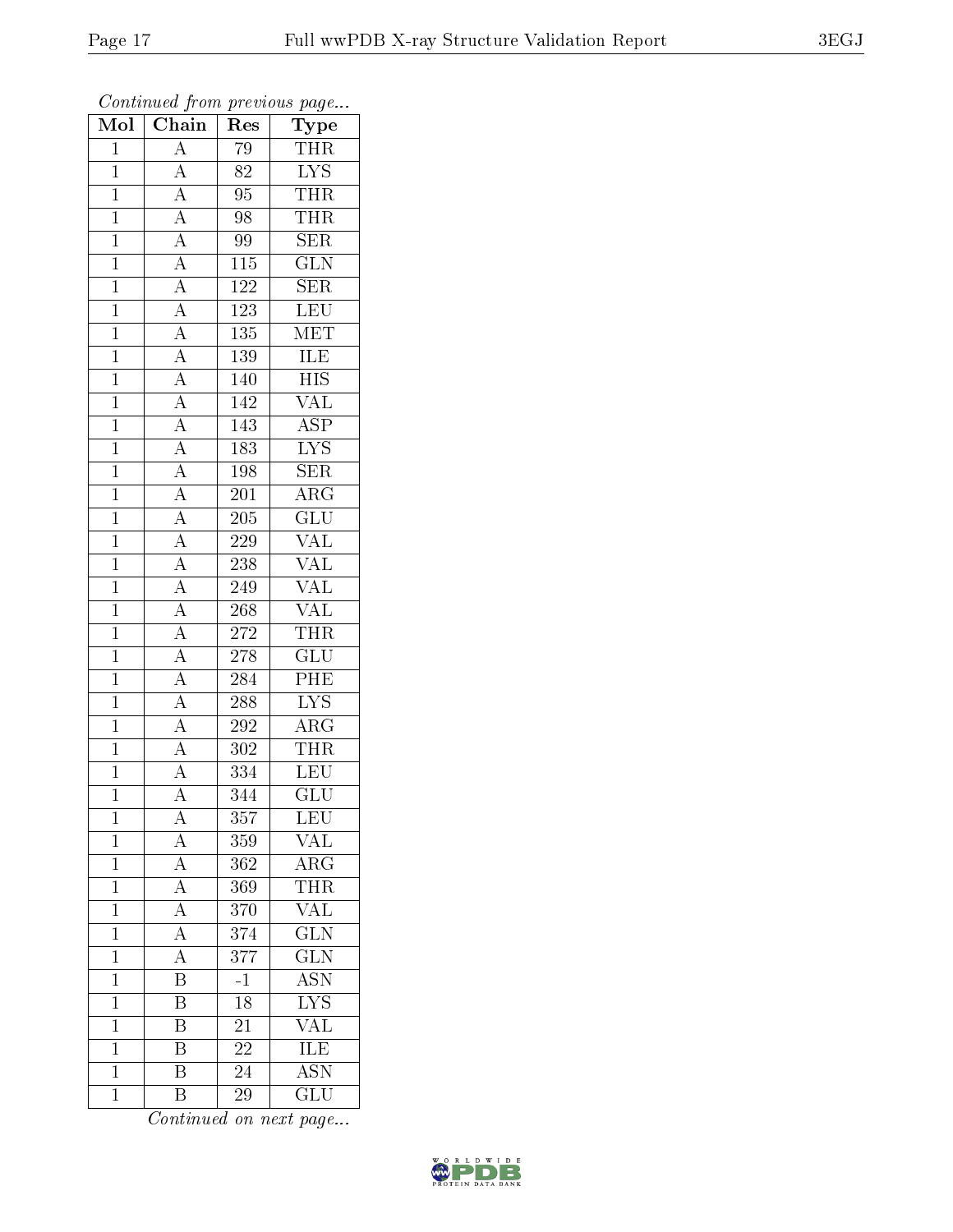| $\overline{\text{Mol}}$ | Chain                   | Res              | Type                      |
|-------------------------|-------------------------|------------------|---------------------------|
| $\mathbf{1}$            | B                       | 37               | <b>LEU</b>                |
| $\mathbf 1$             | $\overline{\mathrm{B}}$ | 39               | $\overline{\text{SER}}$   |
| $\mathbf{1}$            | $\overline{\mathrm{B}}$ | 41               | <b>MET</b>                |
| $\overline{1}$          | $\overline{\mathrm{B}}$ | $\overline{73}$  | THR                       |
| $\mathbf{1}$            | $\overline{\mathrm{B}}$ | $\overline{87}$  | $\overline{\text{SER}}$   |
| $\mathbf{1}$            | $\overline{\mathrm{B}}$ | 95               | <b>THR</b>                |
| $\mathbf 1$             | $\overline{\mathrm{B}}$ | 98               | THR                       |
| $\mathbf 1$             | $\overline{\mathrm{B}}$ | $9\overline{9}$  | $\overline{\text{SER}}$   |
| $\mathbf 1$             | B                       | 125              | LEU                       |
| $\mathbf 1$             | $\overline{\mathrm{B}}$ | 149              | $\overline{\text{ASP}}$   |
| $\mathbf 1$             | $\overline{\mathrm{B}}$ | 150              | $\overline{\text{ASP}}$   |
| $\overline{1}$          | $\overline{\mathrm{B}}$ | $\overline{171}$ | $\overline{{\rm GLU}}$    |
| $\overline{1}$          | $\overline{\mathrm{B}}$ | 174              | $\overline{\text{LYS}}$   |
| $\mathbf 1$             | $\overline{\textrm{B}}$ | 198              | $\overline{\text{SER}}$   |
| $\mathbf{1}$            | $\overline{\mathrm{B}}$ | 201              | $\overline{\rm{ARG}}$     |
| $\mathbf 1$             | $\overline{\mathrm{B}}$ | 202              | $\overline{\text{LYS}}$   |
| $\mathbf 1$             | $\overline{\mathrm{B}}$ | 249              | $\overline{\text{VAL}}$   |
| $\mathbf 1$             | $\overline{\mathrm{B}}$ | 254              | ILE                       |
| $\mathbf 1$             | $\overline{\mathrm{B}}$ | 263              | $\overline{\mathrm{GLU}}$ |
| $\overline{1}$          | $\overline{\mathrm{B}}$ | 265              | $\overline{\text{LEU}}$   |
| $\mathbf{1}$            | $\overline{\mathrm{B}}$ | $\overline{268}$ | $\overline{\text{VAL}}$   |
| $\mathbf 1$             | $\overline{\mathrm{B}}$ | 278              | $\overline{\text{GLU}}$   |
| $\mathbf 1$             | $\overline{\mathrm{B}}$ | 284              | $\overline{\rm{PHE}}$     |
| $\mathbf{1}$            | $\overline{\mathrm{B}}$ | $\overline{288}$ | $\overline{\text{LYS}}$   |
| $\mathbf{1}$            | $\overline{\mathrm{B}}$ | $\overline{2}89$ | $\overline{\text{VAL}}$   |
| $\mathbf 1$             | $\overline{\mathrm{B}}$ | 298              | $\overline{\text{ASP}}$   |
| $\mathbf 1$             | $\overline{\mathrm{B}}$ | 309              | <b>THR</b>                |
| $\mathbf{1}$            | $\overline{\rm B}$      | 345              | $\overline{\text{LYS}}$   |
| $\mathbf{1}$            | $\overline{\mathrm{B}}$ | 349              | $\overline{\text{ILE}}$   |
| $\mathbf{1}$            | B                       | 354              | $\overline{\text{ILE}}$   |
| $\mathbf 1$             | $\overline{\mathrm{B}}$ | $\overline{357}$ | $\overline{\text{LEU}}$   |
| $\mathbf{1}$            | $\overline{\mathrm{B}}$ | 359              | $\overline{\text{VAL}}$   |
| $\mathbf{1}$            | $\overline{\mathrm{B}}$ | 370              | $\overline{\text{VAL}}$   |
| $\overline{1}$          | $\overline{\mathrm{B}}$ | $\overline{377}$ | $\overline{\text{GLN}}$   |

Some sidechains can be flipped to improve hydrogen bonding and reduce clashes. All (22) such sidechains are listed below:

| Mol | Chain | Res | Type       |
|-----|-------|-----|------------|
|     |       |     | <b>ASN</b> |
|     |       | 19  | <b>HIS</b> |
|     |       | 24  | <b>ASN</b> |
|     |       | 103 | A SN       |

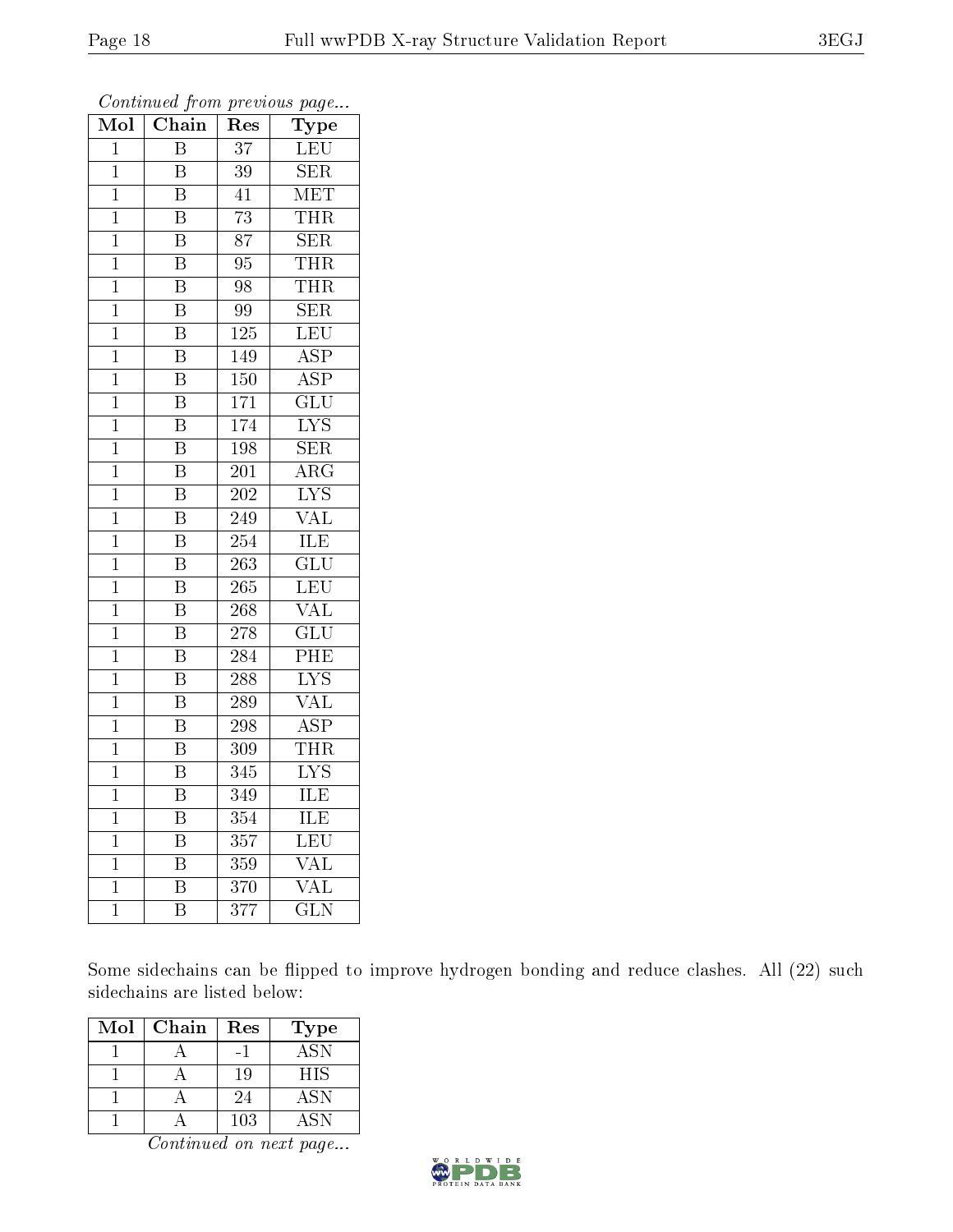| Mol            | Chain                   | Res  | Type                    |
|----------------|-------------------------|------|-------------------------|
| $\mathbf 1$    | А                       | 106  | GLN                     |
| $\mathbf{1}$   | $\overline{A}$          | 115  | <b>GLN</b>              |
| $\mathbf{1}$   | $\overline{A}$          | 120  | <b>ASN</b>              |
| $\mathbf{1}$   | $\overline{\rm A}$      | 121  | <b>GLN</b>              |
| $\overline{1}$ | $\overline{A}$          | 126  | <b>HIS</b>              |
| $\mathbf{1}$   | $\overline{A}$          | 172  | <b>ASN</b>              |
| $\overline{1}$ | $\overline{\rm A}$      | 194  | <b>ASN</b>              |
| $\overline{1}$ | $\overline{A}$          | 315  | $\overline{\text{GLN}}$ |
| $\mathbf{1}$   | $\overline{\rm A}$      | 372  | <b>ASN</b>              |
| $\mathbf{1}$   | $\overline{\mathrm{B}}$ | $-1$ | <b>ASN</b>              |
| $\mathbf{1}$   | Β                       | 24   | <b>ASN</b>              |
| $\mathbf{1}$   | B                       | 115  | <b>GLN</b>              |
| $\mathbf{1}$   | $\overline{B}$          | 121  | <b>GLN</b>              |
| $\mathbf{1}$   | B                       | 172  | <b>ASN</b>              |
| $\mathbf{1}$   | $\overline{\mathrm{B}}$ | 173  | <b>ASN</b>              |
| $\mathbf{1}$   | $\boldsymbol{B}$        | 177  | <b>HIS</b>              |
| $\mathbf 1$    | B                       | 216  | <b>ASN</b>              |
| $\mathbf 1$    | Β                       | 377  | GLN                     |

#### $5.3.3$  RNA  $(i)$

There are no RNA molecules in this entry.

#### 5.4 Non-standard residues in protein, DNA, RNA chains (i)

There are no non-standard protein/DNA/RNA residues in this entry.

#### 5.5 Carbohydrates (i)

There are no carbohydrates in this entry.

#### 5.6 Ligand geometry  $(i)$

Of 4 ligands modelled in this entry, 2 are monoatomic - leaving 2 for Mogul analysis.

In the following table, the Counts columns list the number of bonds (or angles) for which Mogul statistics could be retrieved, the number of bonds (or angles) that are observed in the model and the number of bonds (or angles) that are defined in the Chemical Component Dictionary. The Link column lists molecule types, if any, to which the group is linked. The Z score for a bond length (or angle) is the number of standard deviations the observed value is removed from the

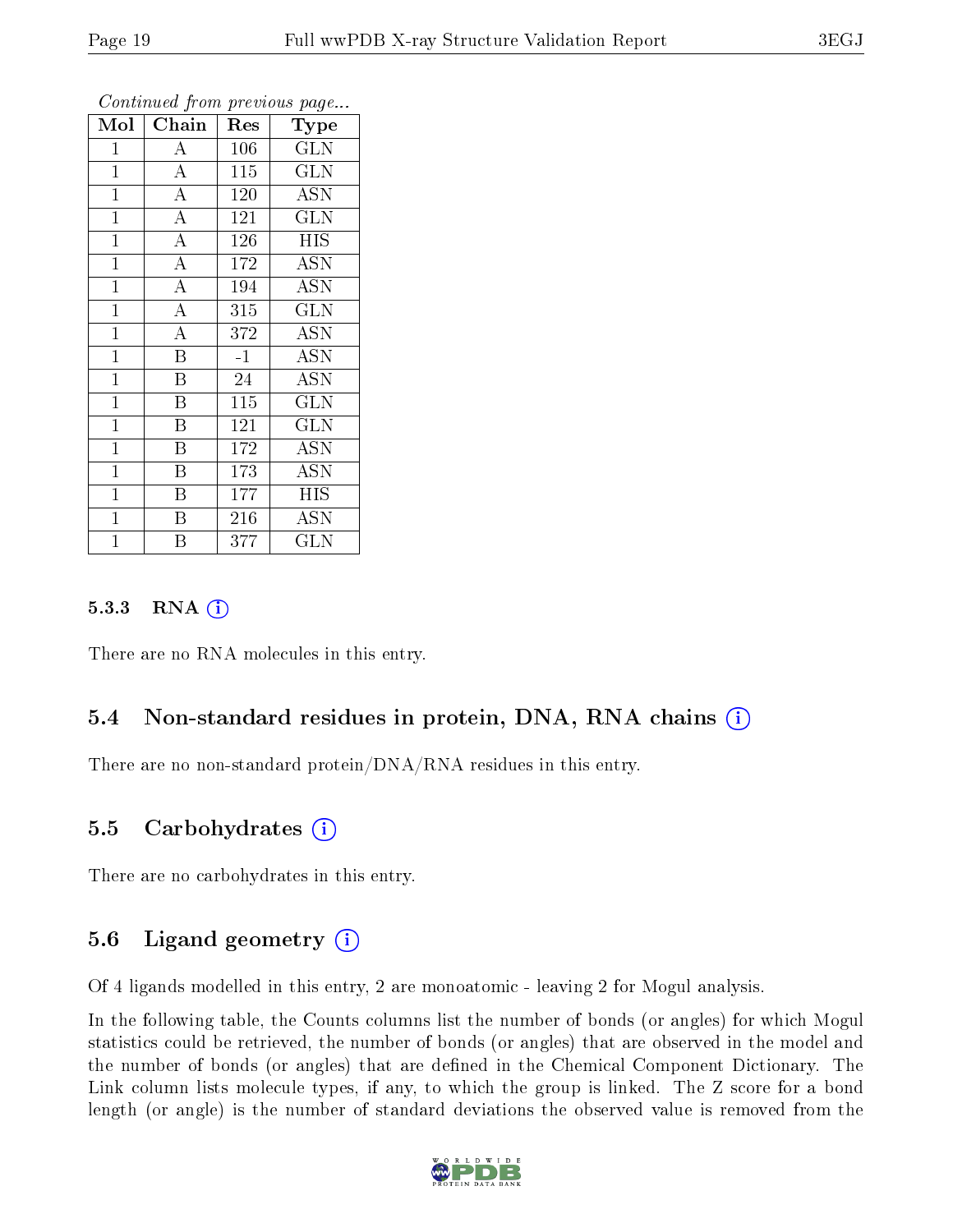| Mol<br>Type |                 | Chain | $R$ es              |                 | Bond lengths<br>Link |          |      | Bond angles   |          |  |
|-------------|-----------------|-------|---------------------|-----------------|----------------------|----------|------|---------------|----------|--|
|             |                 |       | $\sim$ ounts $\sim$ | RMSZ            | $\# Z^{\dagger} $    | Counts   | RMSZ | #<br>$\Delta$ |          |  |
| ◡           | SO <sub>4</sub> |       | 403                 | $\qquad \qquad$ | 4.4.4                | $0.15\,$ |      | 6.6.6         | $0.47\,$ |  |
| ച<br>ιJ     | SO <sub>4</sub> |       | 404                 | $\blacksquare$  | 4,4,4                | 0.13     |      | 6.6.6         | 0.16     |  |

expected value. A bond length (or angle) with  $|Z| > 2$  is considered an outlier worth inspection. RMSZ is the root-mean-square of all Z scores of the bond lengths (or angles).

There are no bond length outliers.

There are no bond angle outliers.

There are no chirality outliers.

There are no torsion outliers.

There are no ring outliers.

1 monomer is involved in 1 short contact:

|  |                | Mol   Chain   Res   Type   Clashes   Symm-Clashes |
|--|----------------|---------------------------------------------------|
|  | $403 \div SO4$ |                                                   |

#### 5.7 [O](https://www.wwpdb.org/validation/2017/XrayValidationReportHelp#nonstandard_residues_and_ligands)ther polymers  $(i)$

There are no such residues in this entry.

#### 5.8 Polymer linkage issues  $(i)$

There are no chain breaks in this entry.

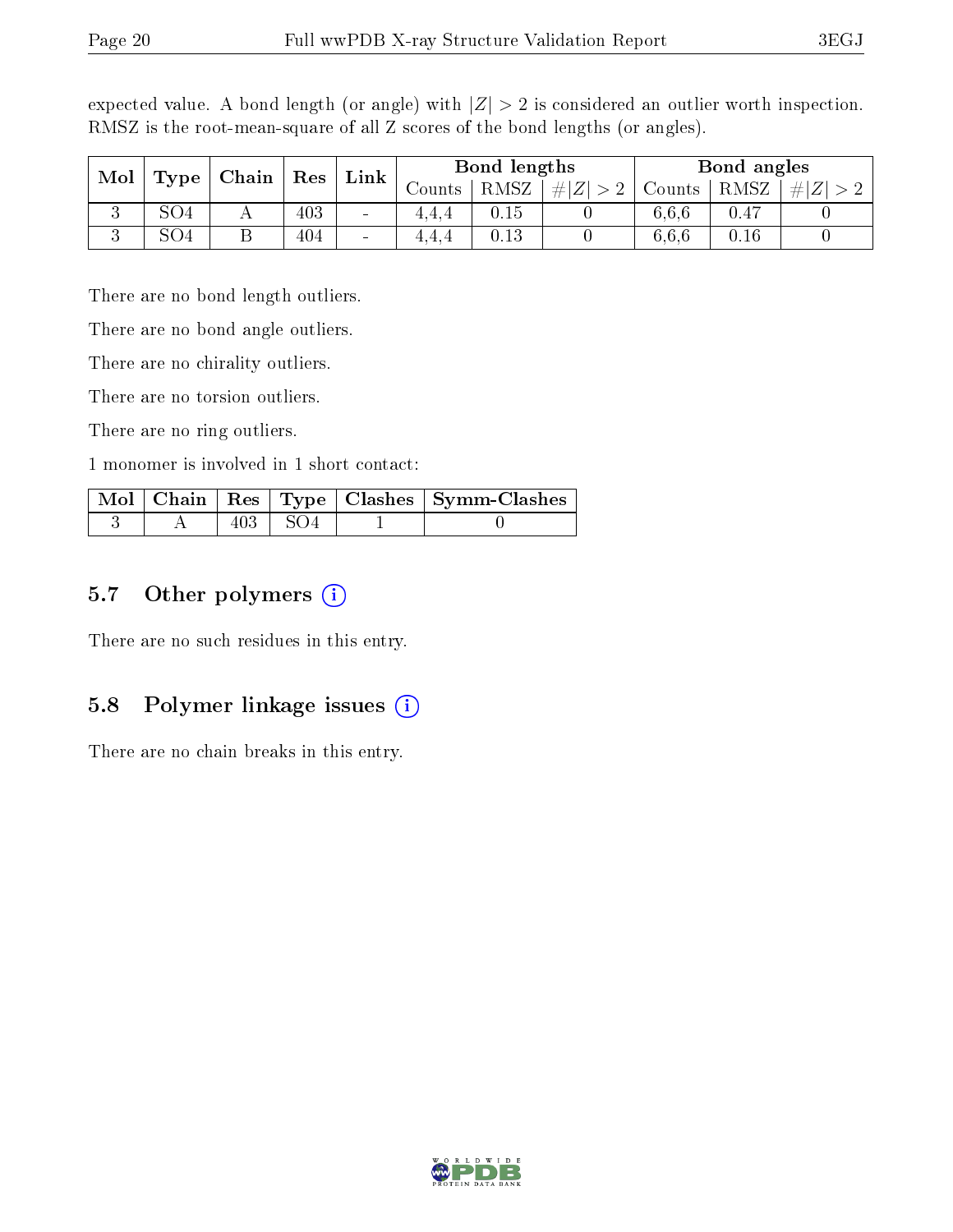### 6 Fit of model and data  $(i)$

### 6.1 Protein, DNA and RNA chains  $(i)$

In the following table, the column labelled  $#RSRZ> 2'$  contains the number (and percentage) of RSRZ outliers, followed by percent RSRZ outliers for the chain as percentile scores relative to all X-ray entries and entries of similar resolution. The OWAB column contains the minimum, median,  $95<sup>th</sup>$  percentile and maximum values of the occupancy-weighted average B-factor per residue. The column labelled ' $Q< 0.9$ ' lists the number of (and percentage) of residues with an average occupancy less than 0.9.

| Mol | Chain | Analysed        | ${ <\hspace{-1.5pt}{\mathrm{RSRZ}} \hspace{-1.5pt}>}$ | $\rm \#RSRZ{>}2$              | $\mid$ OWAB( $A^2$ ) | $\mid \text{Q} {<} 0.9$ |
|-----|-------|-----------------|-------------------------------------------------------|-------------------------------|----------------------|-------------------------|
|     |       | $379/381(99\%)$ | $-0.06$                                               | $18(4\%)$ 31<br> 28           | 17, 29, 56, 70       |                         |
|     |       | $361/381(94\%)$ | $-0.20$                                               | $11(3\%)$ 50<br>$145$ ] $^+$  | 19, 29, 54, 60       |                         |
| All | All   | 740/762(97%)    | $-0.13$                                               | 29 (3\%) 39 35 17, 29, 54, 70 |                      |                         |

All (29) RSRZ outliers are listed below:

| Mol            | Chain                   | Res  | Type                      | $\rm RSRZ$       |
|----------------|-------------------------|------|---------------------------|------------------|
| $\mathbf{1}$   | Β                       | 281  | <b>TYR</b>                | 4.5              |
| $\mathbf{1}$   | $\mathbf A$             | 142  | $\overline{\text{VAL}}$   | 4.4              |
| $\overline{1}$ | $\overline{\rm A}$      | 143  | $\overline{\text{ASP}}$   | 3.7              |
| $\overline{1}$ | $\overline{\rm A}$      | 289  | <b>VAL</b>                | 3.3              |
| $\overline{1}$ | $\overline{\rm A}$      | 139  | <b>ILE</b>                | $\overline{3.3}$ |
| $\overline{1}$ | $\overline{\rm A}$      | 144  | PHE                       | $3.2\,$          |
| $\overline{1}$ | $\overline{\rm A}$      | 297  | <b>VAL</b>                | $\overline{3.1}$ |
| $\overline{1}$ | $\overline{\mathrm{B}}$ | 288  | <b>LYS</b>                | $3.0\,$          |
| $\overline{1}$ | $\overline{\rm A}$      | 283  | <b>ILE</b>                | 2.9              |
| $\overline{1}$ | $\overline{\rm A}$      | 280  | $\overline{\text{ASP}}$   | 2.8              |
| $\overline{1}$ | $\overline{\rm A}$      | $-1$ | <b>ASN</b>                | $2.\overline{7}$ |
| $\overline{1}$ | $\overline{A}$          | 300  | $\overline{\mathrm{ASN}}$ | $2.6\,$          |
| $\overline{1}$ | $\overline{A}$          | 286  | <b>GLY</b>                | 2.6              |
| $\overline{1}$ | $\overline{\rm A}$      | 290  | TYR                       | 2.6              |
| $\overline{1}$ | $\overline{\mathrm{B}}$ | 285  | $\overline{\text{VAL}}$   | $2.6\,$          |
| $\mathbf{1}$   | $\boldsymbol{B}$        | 297  | <b>VAL</b>                | $2.5\,$          |
| $\overline{1}$ | $\overline{\mathrm{B}}$ | 290  | <b>TYR</b>                | $\overline{2.5}$ |
| $\overline{1}$ | $\boldsymbol{B}$        | 284  | PHE                       | $2.5\,$          |
| $\overline{1}$ | $\overline{\rm A}$      | 285  | $\overline{\text{VAL}}$   | 2.4              |
| $\overline{1}$ | $\overline{\mathbf{B}}$ | 286  | $\overline{\text{GLY}}$   | 2.4              |
| $\overline{1}$ | $\boldsymbol{A}$        | 298  | <b>ASP</b>                | 2.4              |
| $\overline{1}$ | Β                       | 283  | ILE                       | $2.\overline{3}$ |
| $\mathbf{1}$   | B                       | 298  | <b>ASP</b>                | 2.2              |
| $\mathbf{1}$   | А                       | 281  | $\overline{\text{TYR}}$   | 2.2              |